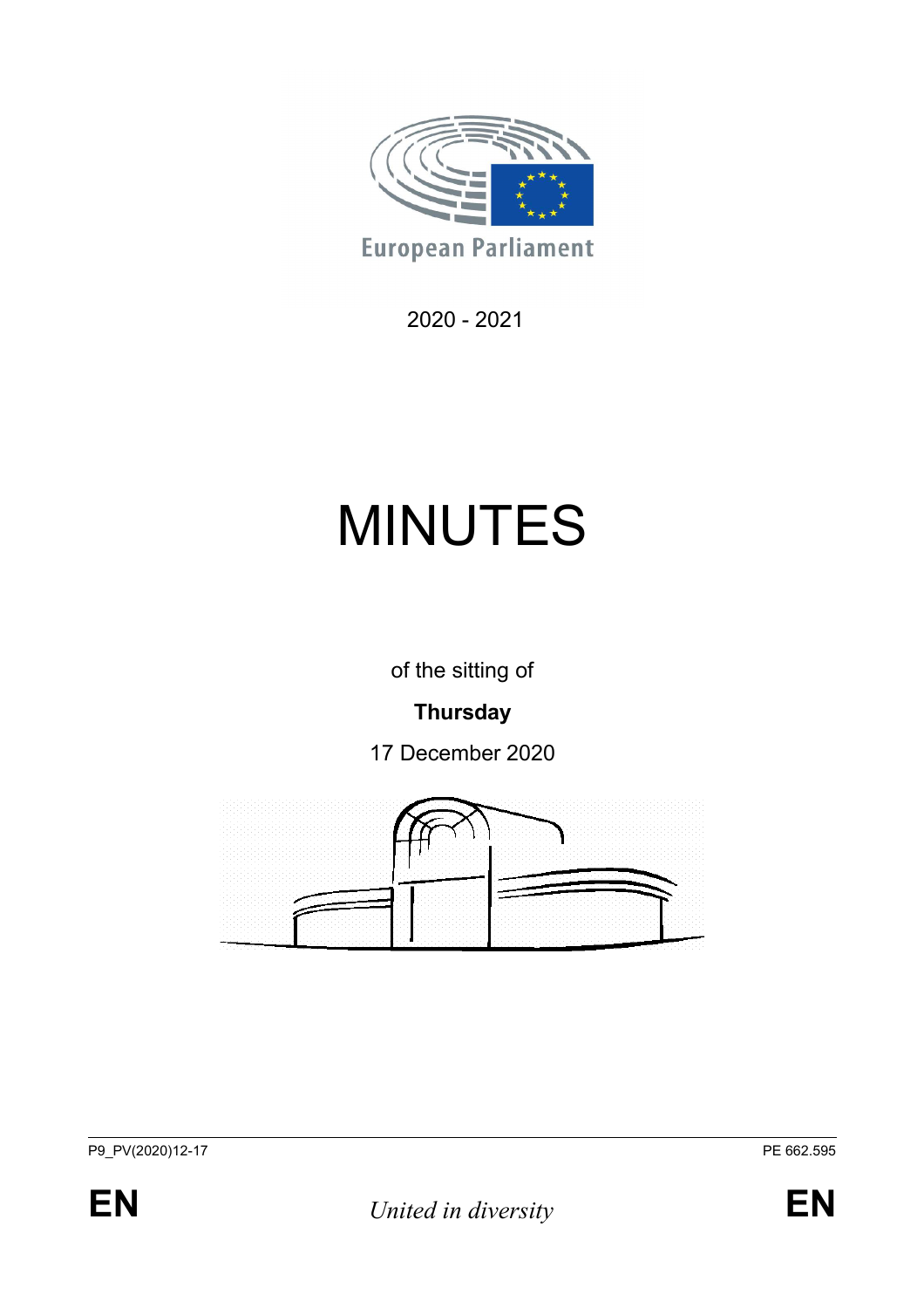#### KEYS TO SYMBOLS USED

| $\ast$             | Consultation procedure                         |
|--------------------|------------------------------------------------|
| ***                | Consent procedure                              |
| $***$ <sup>T</sup> | Ordinary legislative procedure: first reading  |
| $***II$            | Ordinary legislative procedure: second reading |
| $***III$           | Ordinary legislative procedure: third reading  |

(The type of procedure is determined by the legal basis proposed in the draft act.)

#### ABBREVIATIONS USED FOR PARLIAMENTARY COMMITTEES

| AFET        | Committee on Foreign Affairs                                |
|-------------|-------------------------------------------------------------|
| <b>DEVE</b> | Committee on Development                                    |
| <b>INTA</b> | Committee on Trade                                          |
| <b>BUDG</b> | Committee on Budgets                                        |
| <b>CONT</b> | Committee on Budgetary Control                              |
| <b>ECON</b> | Committee on Economic and Monetary Affairs                  |
| <b>EMPL</b> | Committee on Employment and Social Affairs                  |
| <b>ENVI</b> | Committee on the Environment, Public Health and Food Safety |
| <b>ITRE</b> | Committee on Industry, Research and Energy                  |
| <b>IMCO</b> | Committee on the Internal Market and Consumer Protection    |
| <b>TRAN</b> | Committee on Transport and Tourism                          |
| <b>REGI</b> | Committee on Regional Development                           |
| AGRI        | Committee on Agriculture and Rural Development              |
| <b>PECH</b> | Committee on Fisheries                                      |
| <b>CULT</b> | Committee on Culture and Education                          |
| <b>JURI</b> | Committee on Legal Affairs                                  |
| <b>LIBE</b> | Committee on Civil Liberties, Justice and Home Affairs      |
| AFCO        | Committee on Constitutional Affairs                         |
| <b>FEMM</b> | Committee on Women's Rights and Gender Equality             |
| <b>PETI</b> | Committee on Petitions                                      |
|             |                                                             |

DROI Subcommittee on Human Rights

| SEDE | Subcommittee on Security and Defence |  |
|------|--------------------------------------|--|
|      |                                      |  |

FISC Subcommittee on Tax Matters

#### ABBREVIATIONS USED FOR POLITICAL GROUPS

| <b>PPE</b> | Group of the European People's Party (Christian Democrats)                               |
|------------|------------------------------------------------------------------------------------------|
| S&D        | Group of the Progressive Alliance of Socialists and Democrats in the European Parliament |
| Renew      | Renew Europe Group                                                                       |
| ID         | Identity and Democracy Group                                                             |
| Verts/ALE  | Group of the Greens / European Free Alliance                                             |
| <b>ECR</b> | European Conservatives and Reformists Group                                              |
| GUE/NGL    | Group of the European United Left / Nordic Green Left                                    |
| NI         | Non-attached Members                                                                     |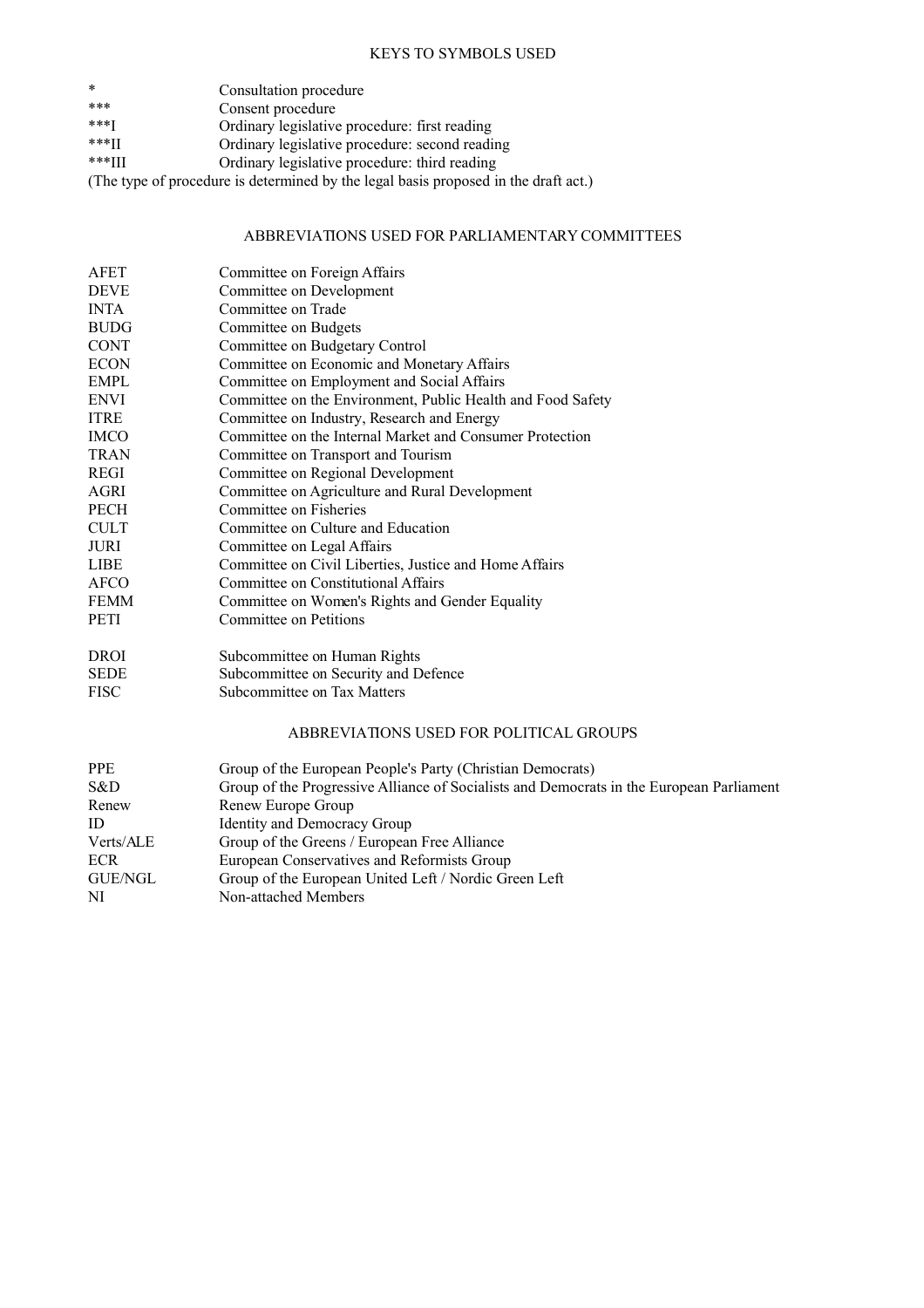# **Contents**

| 4. OLAF cooperation with EPPO and the effectiveness of its investigations ***II (debate)5             |
|-------------------------------------------------------------------------------------------------------|
|                                                                                                       |
| 6. OLAF cooperation with EPPO and the effectiveness of its investigations ***II (continuation of      |
|                                                                                                       |
| 8. Debate on cases of breaches of human rights, democracy and the rule of law (debate)9               |
| 8.1. The deteriorating situation of human rights in Egypt, in particular the case of the activists of |
| 8.2. Forced labour and the situation of the Uyghurs in the Xinjiang Uyghur Autonomous Region<br>10    |
| 8.3. Iran, in particular the case of 2012 Sakharov Prize laureate Nasrin Sotoudeh 10                  |
|                                                                                                       |
|                                                                                                       |
|                                                                                                       |
|                                                                                                       |
|                                                                                                       |
|                                                                                                       |
|                                                                                                       |
|                                                                                                       |
|                                                                                                       |
|                                                                                                       |
|                                                                                                       |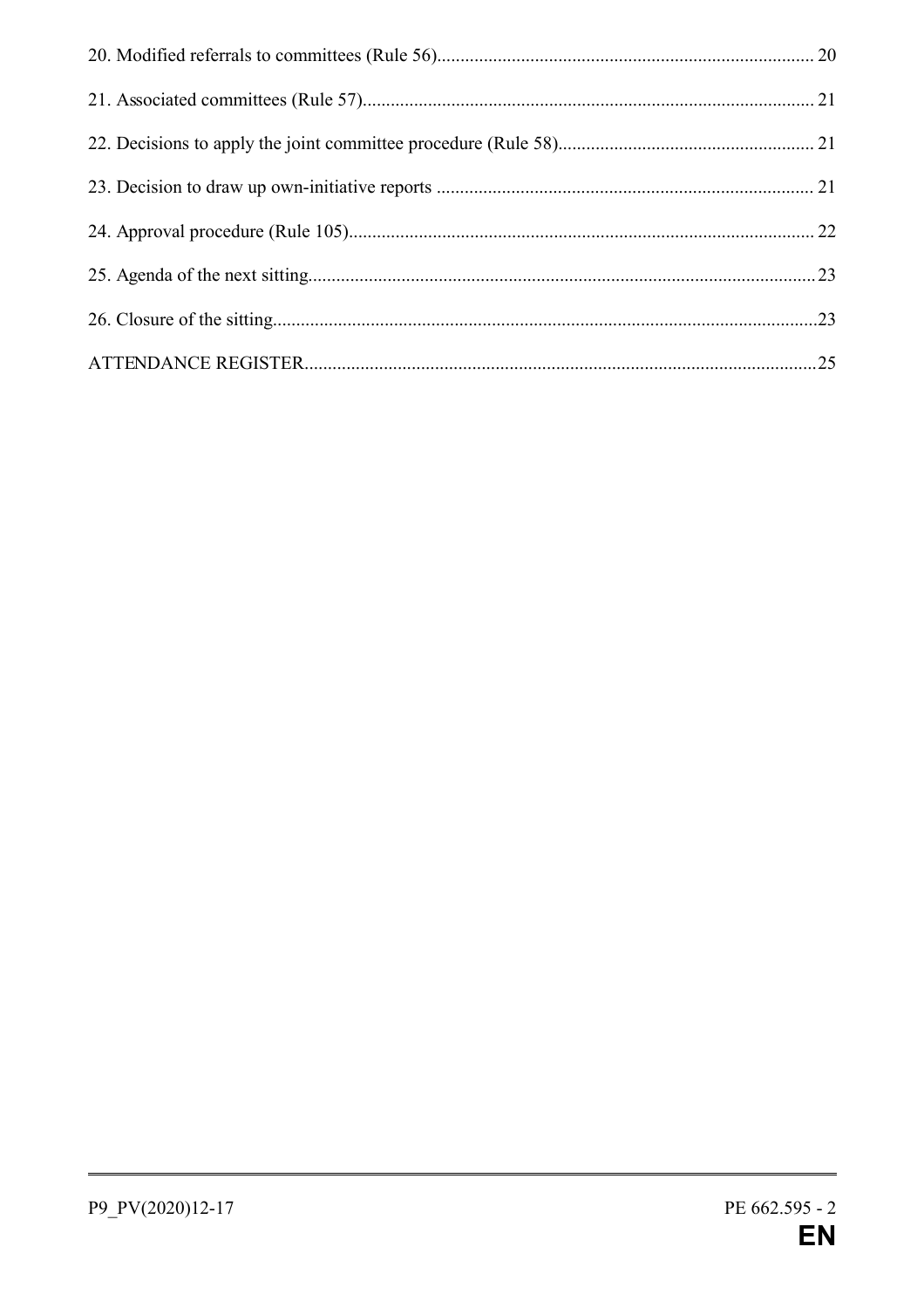#### **MINUTES**

#### **THURSDAY 17 DECEMBER 2020**

IN THE CHAIR: Heidi HAUTALA *Vice-President*

## **1. Opening of the sitting**

The sitting opened at 8.46.

## **2. Announcement of voting results**

The President read out the results of the votes on:

#### **MFF, Rule of Law Conditionality and Own Resources** Motion for a resolution B9-0428/2020

*(Simple majority needed)*

MOTION FOR A RESOLUTION

Adopted *(P9\_TA(2020)0360) (Voting record: 'Results of Votes' of 14, 15, 16, 17 and 18 December 2020, Item 17)*

(Motion for a resolution B9-0429/2020 fell.)

#### **Implementation of the Dublin III Regulation**

Report on the implementation of the Dublin III Regulation [2019/2206(INI)] - Committee on Civil Liberties, Justice and Home Affairs. Rapporteur: Fabienne Keller (A9-0245/2020)

*(Simple majority needed)*

MOTION FOR A RESOLUTION

Adopted *(P9\_TA(2020)0361) (Voting record: 'Results of Votes' of 14, 15, 16, 17 and 18 December 2020, Item 18)*

#### **Implementation of the Return Directive**

Report on the implementation of the Return Directive [2019/2208(INI)] - Committee on Civil Liberties, Justice and Home Affairs. Rapporteur: Tineke Strik (A9-0238/2020)

*(Simple majority needed)*

MOTION FOR A RESOLUTION

Adopted *(P9\_TA(2020)0362) (Voting record: 'Results of Votes' of 14, 15, 16, 17 and 18 December 2020, Item 19)*

**Implementation of the EU water legislation** Motion for a resolution B9-0401/2020

P9\_PV(2020)12-17 PE 662.595 - 3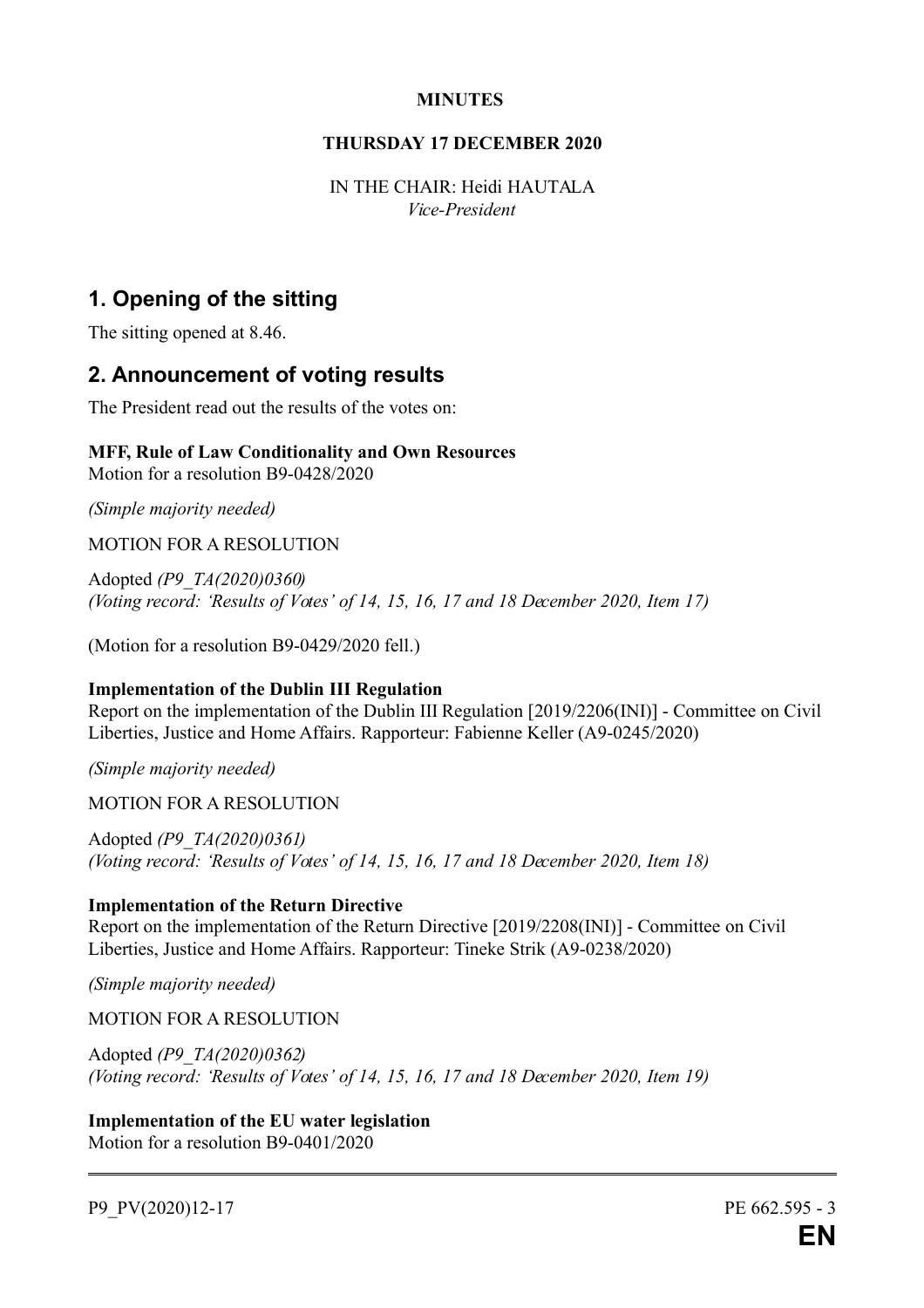*(Simple majority needed)*

#### AMENDMENTS

See Texts Adopted *(P9\_TA(2020)0377) (Voting record: 'Results of Votes' of 14, 15, 16, 17 and 18 December 2020, Item 34)*

**EU Security Union Strategy** Motion for a resolution B9-0421/2020

*(Simple majority needed)*

AMENDMENTS

See Texts Adopted *(P9\_TA(2020)0378) (Voting record: 'Results of Votes' of 14, 15, 16, 17 and 18 December 2020, Item 35)*

**The need for a dedicated Council configuration on gender equality** Motion for a resolution B9-0402/2020

*(Simple majority needed)*

**AMENDMENTS** 

See Texts Adopted *(P9\_TA(2020)0379) Voting record: 'Results of Votes' of 14, 15, 16, 17 and 18 December 2020, Item 36)*

*The following had spoken:*

Adrián Vázquez Lázara (Chair of the JURI Committee) before the start of the first voting session, to request that the following matter be referred back to the committee responsible, with a view to interinstitutional negotiations, pursuant to Rule 59(4): Rules and general principles concerning mechanisms for control by Member States of the Commission's exercise of implementing powers (COM(2017)0085 - C8-0034/2017 - 2017/0035(COD))

The request would be put to the vote after the final vote on the Commission proposal *(minutes of 17.12.2020, item 9).*

## **3. EU Strategy on adaptation to climate change** (debate)

Question for oral answer (O-000075/2020) by Lídia Pereira, Marek Paweł Balt, Fredrick Federley, Simona Baldassarre, Pär Holmgren, Alexandr Vondra and Petros Kokkalis, on behalf of the ENVI Committee, to the Commission: EU Strategy on adaptation to climate change (B9-0029/2020)

Lídia Pereira moved the question.

Johannes Hahn (Member of the Commission) answered the question.

The following spoke: Marek Paweł Balt, on behalf of the S&D Group, Nils Torvalds, on behalf of the Renew Group, Pär Holmgren, on behalf of the Verts/ALE Group, Anna Zalewska, on behalf of the ECR Group, Petros Kokkalis, on behalf of the GUE/NGL Group.

The following spoke: Johannes Hahn.

Motion for a resolution to wind up the debate tabled under Rule 136(5):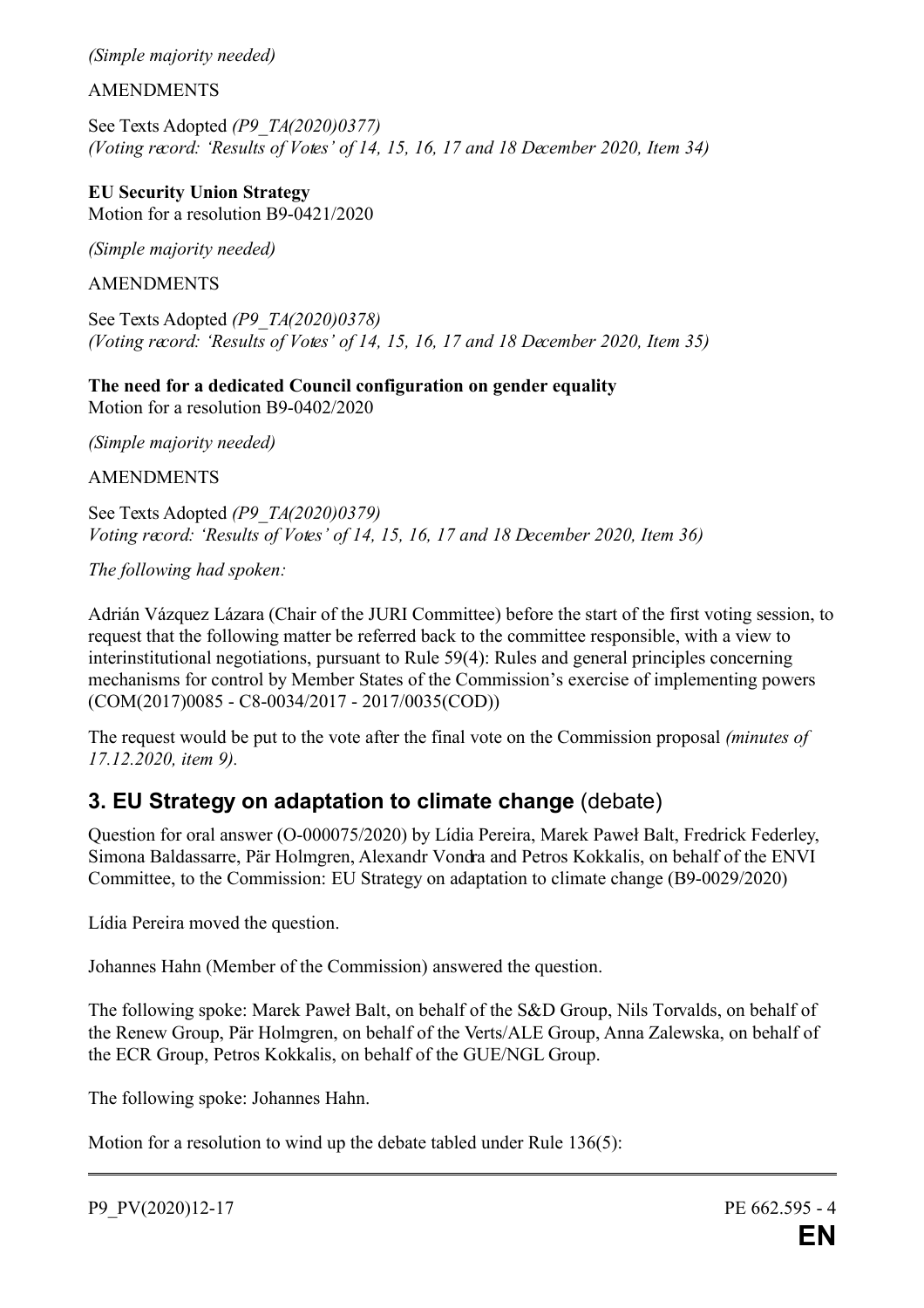- Sandra Pereira, Marek Paweł Balt, Nils Torvalds, Pär Holmgren and Petros Kokkalis, on behalf of the ENVI Committee, on the EU Strategy on adaptation to climate change (2020/2532(RSP)) (B9- 0422/2020).

The debate closed.

Vote: *minutes of 17.12.2020, item 9 (amendments); minutes of 17.12.2020, item 15 (final vote)*.

**⁂**

The following spoke: Gabriele Bischoff (rapporteur), to make a statement in accordance with Rule 159(4) on her report: Report on amendments to the Rules of Procedure in order to ensure the functioning of Parliament in extraordinary circumstances [2020/2098(REG)] - Committee on Constitutional Affairs. Rapporteur: Gabriele Bischoff (A9-0194/2020).

## **4. OLAF cooperation with EPPO and the effectiveness of its investigations \*\*\*II** (debate)

Recommendation for second reading on the Council position at first reading with a view to the adoption of a regulation of the European Parliament and of the Council amending Regulation (EU, Euratom) No 883/2013, as regards cooperation with the European Public Prosecutor's Office and the effectiveness of the European Anti-Fraud Office investigations [10008/1/2020 - C9-0393/2020- 2018/0170(COD)] - Committee on Budgetary Control. Rapporteur: Marian-Jean Marinescu (A9- 0263/2020)

Marian-Jean Marinescu introduced the recommendation for second reading.

The following spoke: Johannes Hahn (Member of the Commission).

The following spoke: Tomáš Zdechovský, on behalf of the PPE Group, Tsvetelina Penkova, on behalf of the S&D Group, Katalin Cseh, on behalf of the Renew Group, and Jean-François Jalkh, on behalf of the ID Group.

(Continuation of debate: *minutes of 17.12.2020, item 6*)

## **5. First voting session**

Parliament took the final vote on:

**The deteriorating situation of human rights in Egypt, in particular the case of the activists of the Egyptian Initiative for Personal Rights (EIPR)** Motion for a resolution B9-0424/2020.

Parliament voted on the amendments to:

**Forced labour and the situation of the Uyghurs in the Xinjiang Uyghur Autonomous Region** Joint motion for a resolution tabled under Rule 144(5) and Rule 132(4), and replacing motions for resolutions B9-0432/2020, B9-0433/2020, B9-0434/2020, B9-0435/2020 and B9-0436/2020 by Michael Gahler, Miriam Lexmann, Isabel Wiseler-Lima, David McAllister, Radosław Sikorski, Paulo Rangel, Andrzej Halicki, Peter van Dalen, Tomáš Zdechovský, Elżbieta Katarzyna Łukacijewska, Vladimír Bilčík, Inese Vaidere, David Lega, Christian Sagartz, Krzysztof Hetman, Romana Tomc, Magdalena Adamowicz, Ivan Štefanec, Benoît Lutgen, Janina Ochojska, Eva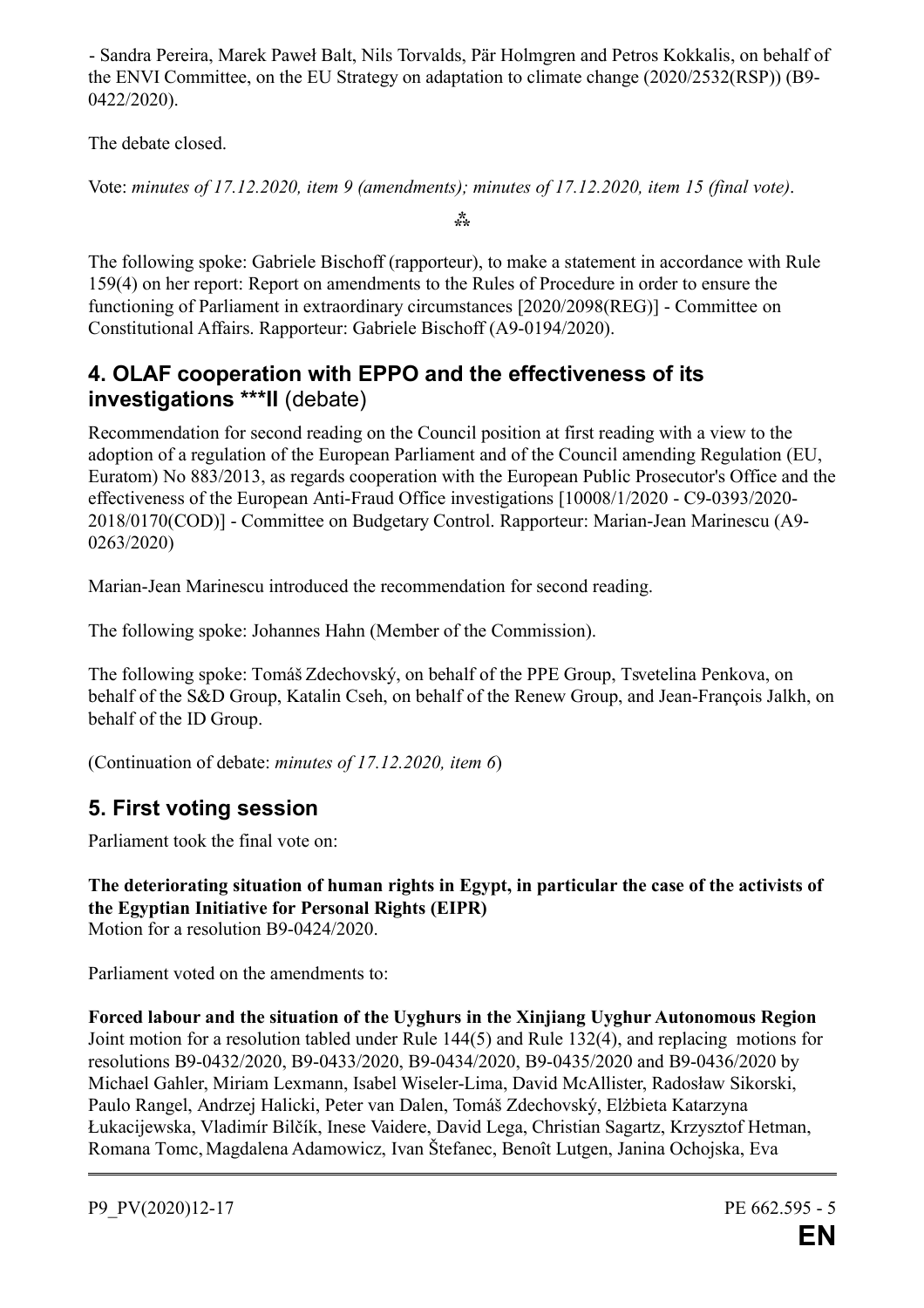Maydell, Luděk Niedermayer, Jiří Pospíšil, Stanislav Polčák, Stelios Kympouropoulos, Michaela Šojdrová, Peter Pollák and Loránt Vincze, on behalf of the PPE Group, Kati Piri, on behalf of the S&D Group, Engin Eroglu, Malik Azmani, Petras Auštrevičius, Izaskun Bilbao Barandica, Olivier Chastel, Klemen Grošelj, Bernard Guetta, Svenja Hahn, Karin Karlsbro, Moritz Körner, Ilhan Kyuchyuk, Javier Nart, Frédérique Ries, María Soraya Rodríguez Ramos, Ramona Strugariu, Hilde Vautmans and Marie-Pierre Vedrenne, on behalf of the Renew Group, Reinhard Bütikofer and Hannah Neumann, on behalf of the Verts/ALE Group, Ryszard Antoni Legutko, Anna Fotyga, Adam Bielan, Assita Kanko, Elżbieta Kruk, Elżbieta Rafalska, Bert-Jan Ruissen, Bogdan Rzońca, Hermann Tertsch, Valdemar Tomaševski, Witold Jan Waszczykowski, Charlie Weimers and Jadwiga Wiśniewska, on behalf of the ECR Group, and Fabio Massimo Castaldo, on forced labour and the situation of the Uyghurs in the Xinjiang Uyghur Autonomous Region (2020/2913(RSP)) (RC-B9- 0432/2020);

#### **Iran, in particular the case of 2012 Sakharov Prize laureate Nasrin Sotoudeh**

Joint motion for a resolution tabled under Rule 144(5) and Rule 132(4), and replacing motions for resolutions B9-0440/2020, B9-0441/2020, B9-0443/2020, B9-0444/2020 and B9-0445/2020 by Michael Gahler, David Lega, Željana Zovko, Isabel Wiseler-Lima, Sandra Kalniete, David McAllister, Miriam Lexmann, Radosław Sikorski, Paulo Rangel, Andrzej Halicki, Tomáš Zdechovský, Elżbieta Katarzyna Łukacijewska, Vladimír Bilčík, Inese Vaidere, Christian Sagartz, Vangelis Meimarakis, Krzysztof Hetman, Romana Tomc, Magdalena Adamowicz, Ivan Štefanec, Benoît Lutgen, Eva Maydell, Luděk Niedermayer, Jiří Pospíšil, Stanislav Polčák, Stelios Kympouropoulos, Michaela Šojdrová, Peter Pollák, Loránt Vincze, Ioan-Rareş Bogdan and Janina Ochojska, on behalf of the PPE Group, Kati Piri and Jytte Guteland, on behalf of the S&D Group, Hilde Vautmans, Petras Auštrevičius, Izaskun Bilbao Barandica, Dita Charanzová, Olivier Chastel, Klemen Grošelj, Svenja Hahn, Karin Karlsbro, Moritz Körner, Ilhan Kyuchyuk, Javier Nart, Frédérique Ries, María Soraya Rodríguez Ramos, Ramona Strugariu and Marie-Pierre Vedrenne, on behalf of the Renew Group, Hannah Neumann and Ernest Urtasun, on behalf of the Verts/ALE Group, Ryszard Antoni Legutko, Anna Fotyga, Karol Karski, Adam Bielan, Ryszard Czarnecki, Assita Kanko, Joanna Kopcińska, Elżbieta Kruk, Elżbieta Rafalska, Bogdan Rzońca, Hermann Tertsch, Valdemar Tomaševski, Witold Jan Waszczykowski, Charlie Weimers and Jadwiga Wiśniewska, on behalf of the ECR Group, and Fabio Massimo Castaldo, on Iran, in particular the case of 2012 Sakharov Prize laureate Nasrin Sotoudeh (2020/2914(RSP)) (RC-B9-0440/2020).

Parliament took the final vote on:

#### **Rules and general principles concerning mechanisms for control by Member States of the Commission's exercise of implementing powers \*\*\*I**

Report on the proposal for a regulation of the European Parliament and of the Council amending Regulation (EU) No 182/2011 laying down the rules and general principles concerning mechanisms for control by Member States of the Commission's exercise of implementing powers [COM(2017) 0085 - C8-0034/2017 - 2017/0035(COD)] - Committee on Legal Affairs. Rapporteur: József Szájer (A9-0187/2020);

#### **Objection pursuant to Rule 112(2) and (3): Genetically modified soybean MON 87751**  $\times$  **MON 87701 × MON 87708 × MON 89788**

Motion for a resolution tabled by the ENVI Committee under Rule 112(2) and (3) on the draft Commission implementing decision authorising the placing on the market of products containing, consisting of or produced from genetically modified soybean MON 87751  $\times$  MON 87701  $\times$  MON 87708 × MON 89788, pursuant to Regulation (EC) No 1829/2003 of the European Parliament and of the Council (D069145/02 ; 2020/2891(RSP)) (B9-0411/2020) - Members responsible: Tilly Metz,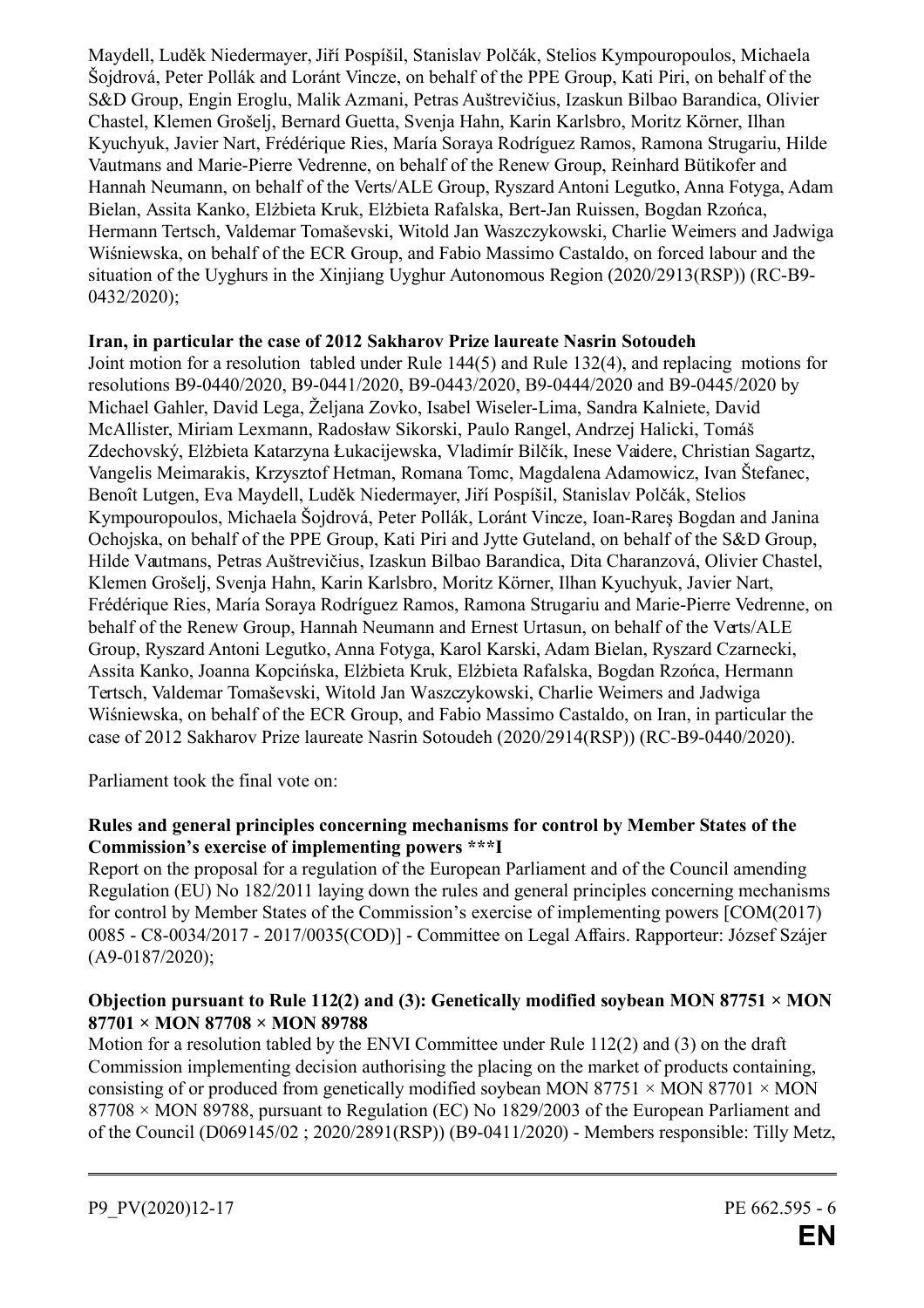Günther Sidl, Anja Hazekamp, Eleonora Evi and Sirpa Pietikäinen;

#### **Objection pursuant to Rule 112(2) and (3): Genetically modified maize MON 87427 × MON 89034 × MIR162 × MON 87411 and genetically modified maize combining two or three of the single events MON 87427, MON 89034, MIR162 and MON 87411**

Motion for a resolution tabled by the ENVI Committee under Rule 112(2) and (3) on the draft Commission implementing decision authorising the placing on the market of products containing, consisting of or produced from genetically modified maize MON 87427  $\times$  MON 89034  $\times$  MIR162  $\times$  MON 87411 and genetically modified maize combining two or three of the single events MON 87427, MON 89034, MIR162 and MON 87411 pursuant to Regulation (EC) No 1829/2003 of the European Parliament and of the Council (D069146/02 - 2020/2892(RSP)) (B9-0413/2020) - Members responsible: Tilly Metz, Günther Sidl, Anja Hazekamp, Eleonora Evi and Sirpa Pietikäinen;

#### **Objection pursuant to Rule 112(2) and (3): Genetically modified maize MIR604 (SYN-IR6Ø4- 5)**

Motion for a resolution tabled by the ENVI Committee under Rule 112(2) and (3) on the draft Commission implementing decision renewing the authorisation for the placing on the market of products containing, consisting of or produced from genetically modified maize MIR604 (SYN-IR6Ø4-5) pursuant to Regulation (EC) No 1829/2003 of the European Parliament and of the Council (D069147/02 - 2020/2893(RSP)) (B9-0414/2020) - Members responsible: Tilly Metz, Günther Sidl, Anja Hazekamp, Eleonora Evi and Sirpa Pietikäinen;

#### **Objection pursuant to Rule 112(2) and (3): Genetically modified maize MON 88017 (MON-88Ø17-3)**

Motion for a resolution tabled by the ENVI Committee under Rule 112(2) and (3) on the draft Commission implementing decision renewing the authorisation for the placing on the market of products containing, consisting of or produced from genetically modified maize MON 88017 (MON-88Ø17-3) pursuant to Regulation (EC) No 1829/2003 of the European Parliament and of the Council (D069148/02 - 2020/2894(RSP)) (B9-0415/2020) - Members responsible: Tilly Metz, Günther Sidl, Anja Hazekamp, Eleonora Evi and Sirpa Pietikäinen;

#### **Objection pursuant to Rule 112(2) and (3): Genetically modified maize MON 89034 (MON-89Ø34-3)**

Motion for a resolution tabled by the ENVI Committee under Rule 112(2) and (3) on the draft Commission implementing decision renewing the authorisation for the placing on the market of products containing, consisting of or produced from genetically modified maize MON 89034 (MON-89Ø34-3) pursuant to Regulation (EC) No 1829/2003 of the European Parliament and of the Council (D069149/02 - 2020/2895(RSP)) (B9-0416/2020) - Members responsible: Tilly Metz, Günther Sidl, Anja Hazekamp, Eleonora Evi and Sirpa Pietikäinen;

## **European Citizens' Initiative – Minority SafePack**

Motion for a resolution B9-0403/2020;

#### **A strong social Europe for Just Transitions**

Report on a strong social Europe for Just Transitions [2020/2084(INI)] - Committee on Employment and Social Affairs. Rapporteurs: Dennis Radtke and Agnes Jongerius (A9-0233/2020);

#### **Sustainable corporate governance**

Report on sustainable corporate governance [2020/2137(INI)] - Committee on Legal Affairs.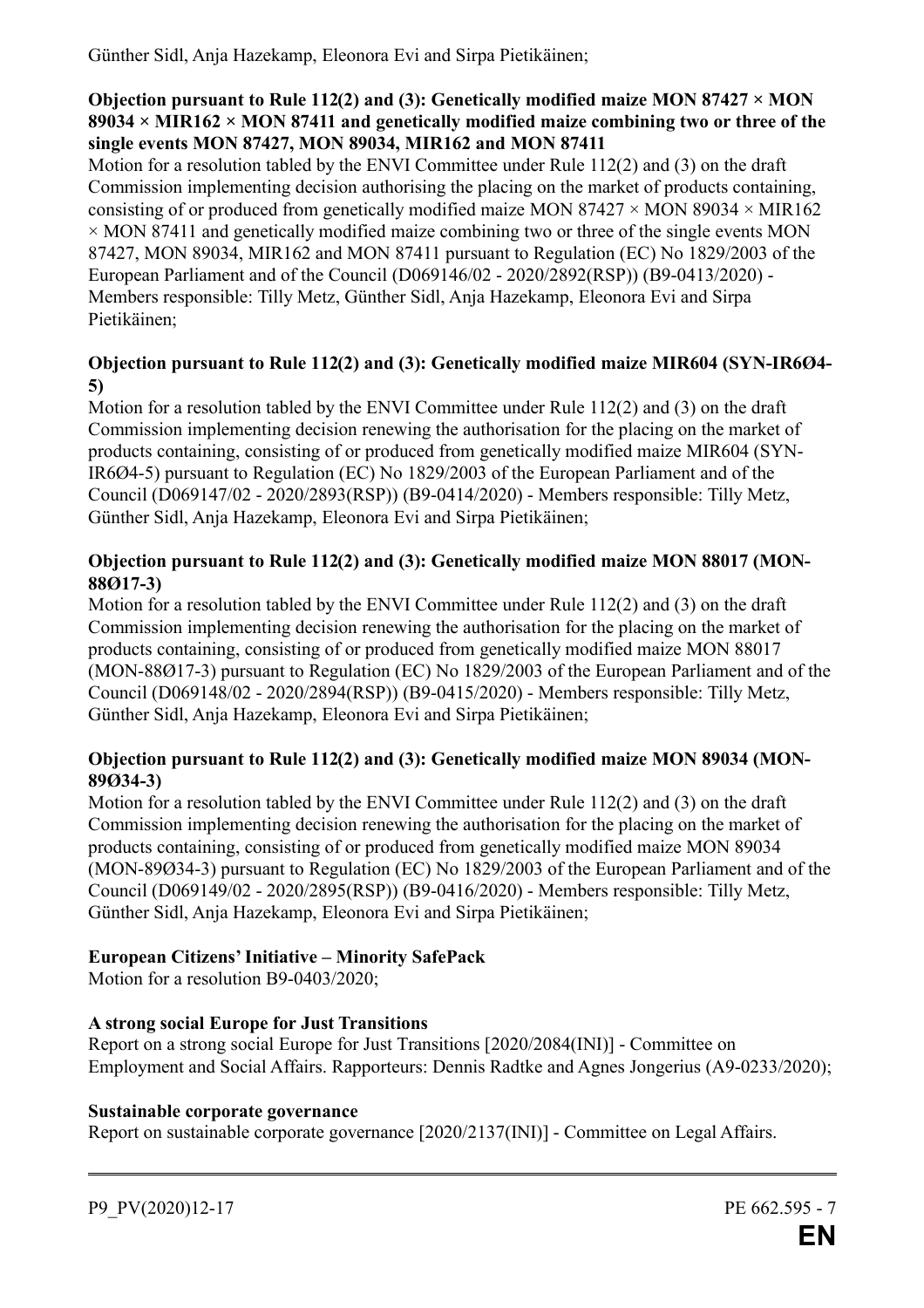Rapporteur: Pascal Durand (A9-0240/2020);

## **Council Recommendation on vocational education and training (VET) for sustainable competitiveness, social fairness and resilience**

Motion for a resolution B9-0400/2020.

Parliament voted on the provisional agreement on:

### **Union action for the European Capitals of Culture for the years 2020 to 2033 \*\*\*I**

Report on the proposal for a decision of the European Parliament and of the Council amending Decision No 445/2014/EU establishing a Union action for the European Capitals of Culture for the years 2020 to 2033 [COM(2020)0384 - C9-0275/2020- 2020/0179(COD)] - Committee on Culture and Education. Rapporteur: Željana Zovko (A9-0201/2020).

Parliament voted on the amendments to:

#### **Amendments to the Rules of Procedure in order to ensure the functioning of Parliament in extraordinary circumstances**

Report on amendments to the Rules of Procedure in order to ensure the functioning of Parliament in extraordinary circumstances [2020/2098(REG)] - Committee on Constitutional Affairs. Rapporteur: Gabriele Bischoff (A9-0194/2020);

#### **EU Strategy on adaptation to climate change**

Motion for a resolution B9-0422/2020;

## **Deliberations of the Committee on Petitions 2019**

Report on the outcome of the Committee on Petitions' deliberations during 2019 [2020/2044(INI)] - Committee on Petitions. Rapporteur: Kosma Złotowski (A9-0230/2020).

The ballot would be open until 11.00.

The vote was taken.

The voting results would be announced at 13.00.

## **6. OLAF cooperation with EPPO and the effectiveness of its investigations \*\*\*II** (continuation of debate)

Recommendation for second reading on the Council position at first reading with a view to the adoption of a regulation of the European Parliament and of the Council amending Regulation (EU, Euratom) No 883/2013, as regards cooperation with the European Public Prosecutor's Office and the effectiveness of the European Anti-Fraud Office investigations [10008/1/2020 - C9-0393/2020- 2018/0170(COD)] - Committee on Budgetary Control. Rapporteur: Marian-Jean Marinescu (A9- 0263/2020)

(Start of debate: *minutes of 17.12.2020, item 4*)

The following spoke: Daniel Freund, on behalf of the Verts/ALE Group, Joachim Stanisław Brudziński, on behalf of the ECR Group, Ivan Vilibor Sinčić, non-attached Member, Sándor Rónai, Joachim Kuhs and Sabrina Pignedoli.

The following spoke: Johannes Hahn (Member of the Commission).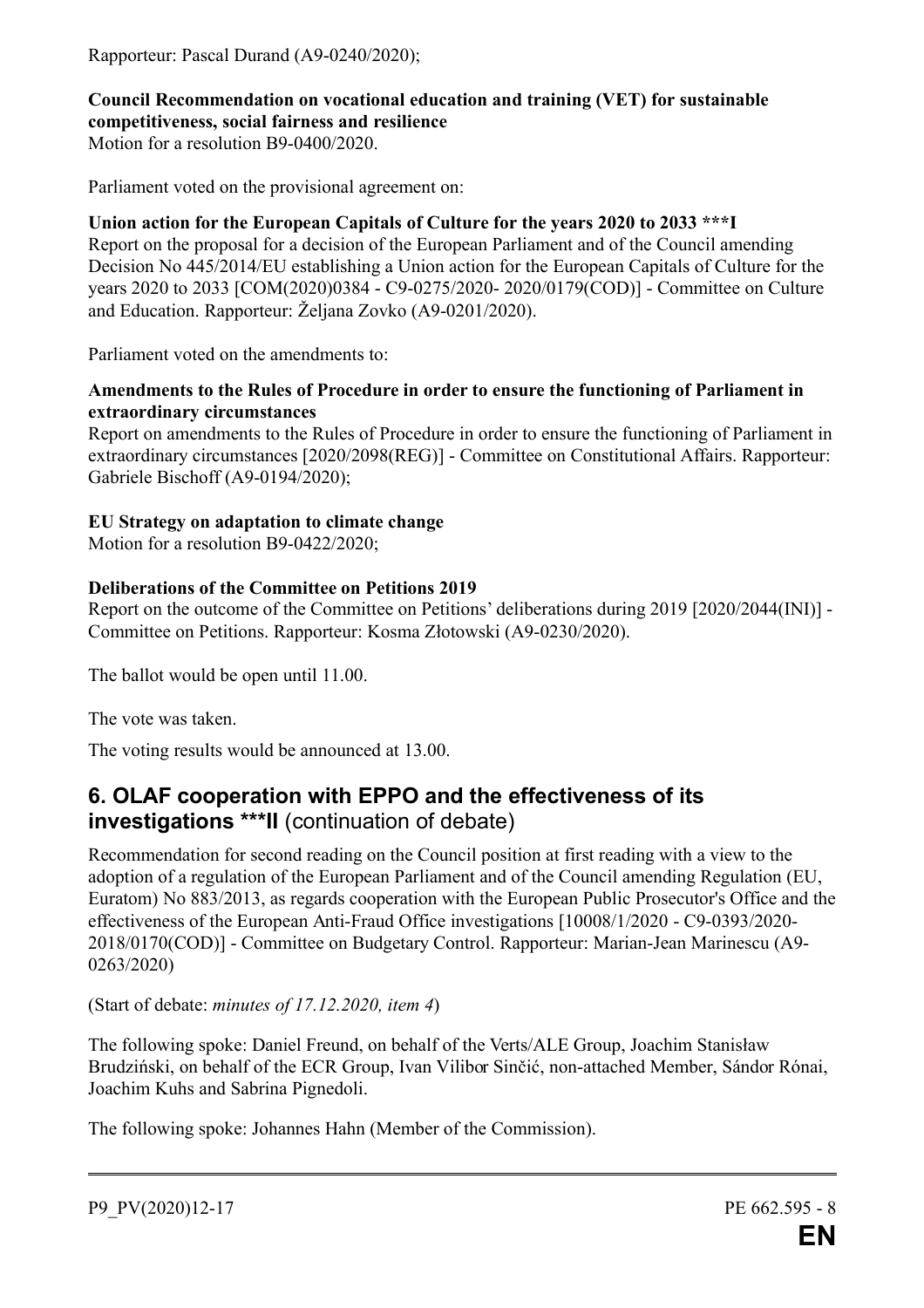The debate closed.

The President announced that no proposal for rejection or amendments had been tabled under Rules 67 and 68 on the following Council positions at first reading (10008/1/2020 - C9-0393/2020- 2018/0170(COD)).

The act was therefore deemed to have been adopted (*P9\_TA(2020)0363*). ('*Results of Votes' Annex of 14, 15, 16, 17 and 18 December 2020, Item 20)*

## **7. Deliberations of the Committee on Petitions 2019** (debate)

Report on the outcome of the Committee on Petitions' deliberations during 2019 [2020/2044(INI)] - Committee on Petitions. Rapporteur: Kosma Złotowski (A9-0230/2020)

Kosma Złotowski introduced the report.

The following spoke: Helena Dalli (Member of the Commission).

IN THE CHAIR: Nicola BEER *Vice-President*

The following spoke: Peter Jahr, on behalf of the PPE Group, Cristina Maestre Martín De Almagro, on behalf of the S&D Group, Ulrike Müller, on behalf of the Renew Group, Tatjana Ždanoka, on behalf of the Verts/ALE Group, Jorge Buxadé Villalba, on behalf of the ECR Group, Pernando Barrena Arza, on behalf of the GUE/NGL Group, Ádám Kósa, Domènec Ruiz Devesa and Jarosław Duda.

The following spoke: Helena Dalli.

The debate closed.

Vote: *minutes of 17.12.2020, item 9 (amendments);minutes of 17.12.2020, item 15 (final vote).*

## **8. Debate on cases of breaches of human rights, democracy and the rule of law** (debate)

*(For the titles and authors of the motions for resolutions, see minutes of 16.12.2020, item 23.)*

#### **8.1. The deteriorating situation of human rights in Egypt, in particular the case of the activists of the Egyptian Initiative for Personal Rights (EIPR)**

Motions for resolutions B9-0424/2020, B9-0425/2020, B9-0426/2020, B9-0427/2020, B9- 0430/2020, B9-0437/2020 and B9-0442/2020 (2020/2912(RSP))

Miguel Urbán Crespo, Thierry Mariani, Mounir Satouri, Pierfrancesco Majorino, Jan-Christoph Oetjen, Ryszard Czarnecki et Christian Sagartz introduced the motions for resolutions.

The following spoke: Seán Kelly, on behalf of the PPE Group, Maria Arena, on behalf of the S&D Group, María Soraya Rodríguez Ramos, on behalf of the Renew Group, Lars Patrick Berg, on behalf of the ID Group, Hannah Neumann, on behalf of the Verts/ALE Group, Adam Bielan, on behalf of the ECR Group, Özlem Demirel, on behalf of the GUE/NGL Group, Fabio Massimo Castaldo, non-attached Member, Domènec Ruiz Devesa, Katalin Cseh, Dominik Tarczyński, Manu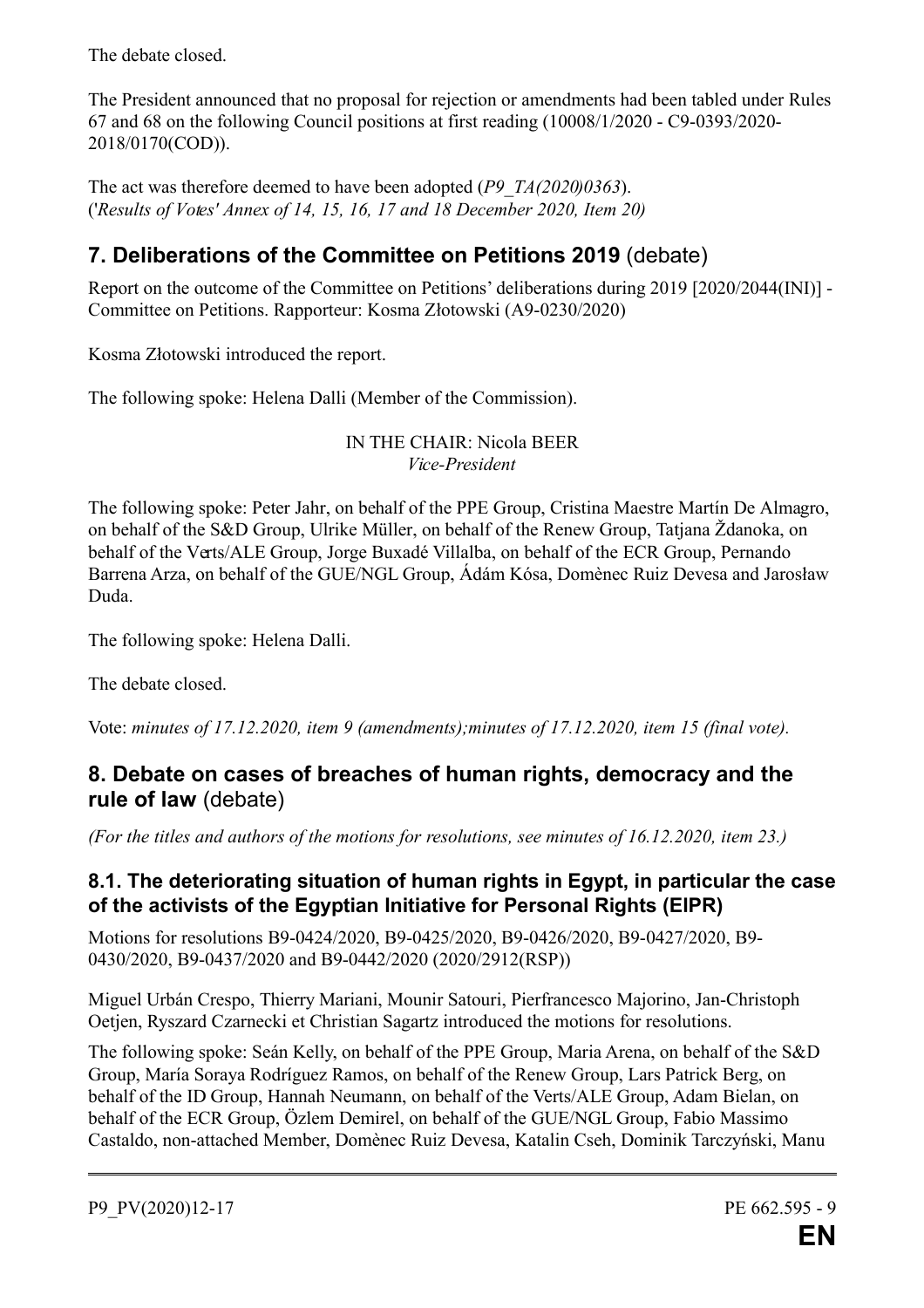Pineda, Dorien Rookmaker and Charles Goerens.

The following spoke: Helena Dalli (Member of the Commission).

The debate closed.

Vote: *minutes of 17.12.2020, item 9 (B9-0424/2020); minutes of 17.12.2020, item 15 (B9- 0425/2020); minutes of 18.12.2020, item 6 (amendments); minutes of 18.12.2020, item 10 (final vote)*.

### **8.2. Forced labour and the situation of the Uyghurs in the Xinjiang Uyghur Autonomous Region**

Motions for resolutions B9-0431/2020, B9-0432/2020, B9-0433/2020, B9-0434/2020, B9- 0435/2020 and B9-0436/2020 (2020/2913(RSP))

Nikolaj Villumsen and Reinhard Bütikofer introduced motions for resolutions B9-0431/2020 and B9-0432/2020.

#### IN THE CHAIR: Ewa KOPACZ *Vice-President*

Kati Piri, Assita Kanko, Engin Eroglu and Miriam Lexmann introduced motions for resolutions B9- 0433/2020, B9-0434/2020, B9-0435/2020 and B9-0436/2020.

The following spoke: Seán Kelly, on behalf of the PPE Group, Kathleen Van Brempt, on behalf of the S&D Group, Bernard Guetta, on behalf of the Renew Group, Thierry Mariani, on behalf of the ID Group, Salima Yenbou, on behalf of the Verts/ALE Group, Bert-Jan Ruissen, on behalf of the ECR Group, Sandra Pereira, on behalf of the GUE/NGL Group, Carles Puigdemont i Casamajó, non-attached Member, Isabel Wiseler-Lima, Raphaël Glucksmann, Billy Kelleher, Anna Bonfrisco, Yannick Jadot, Ivan Vilibor Sinčić, Isabel Santos, Samira Rafaela, Lars Patrick Berg and Henrike Hahn.

The following spoke: Helena Dalli (Member of the Commission).

The debate closed.

Vote: *minutes of 17.12.2020, item 9 (amendments); minutes of 17.12.2020, item 15 (final vote)*.

#### **8.3. Iran, in particular the case of 2012 Sakharov Prize laureate Nasrin Sotoudeh**

Motions for resolutions B9-0438/2020, B9-0439/2020, B9-0440/2020, B9-0441/2020, B9- 0443/2020, B9-0444/2020 and B9-0445/2020 (2020/2914(RSP))

Dominique Bilde, Nikolaj Villumsen, Hannah Neumann, Jytte Guteland, Hilde Vautmans, Charlie Weimers and Isabel Wiseler-Lima introduced the motions for resolutions.

The following spoke: Seán Kelly, on behalf of the PPE Group, Maria Arena, on behalf of the S&D Group, Frédérique Ries, on behalf of the Renew Group, Marco Campomenosi, on behalf of the ID Group, Hermann Tertsch, on behalf of the ECR Group, Mick Wallace, on behalf of the GUE/NGL Group, Radosław Sikorski, Evin Incir, Petras Auštrevičius, Anna Bonfrisco, Adam Bielan, Željana Zovko, Nicola Beer, Gianna Gancia, Patryk Jaki and Karin Karlsbro.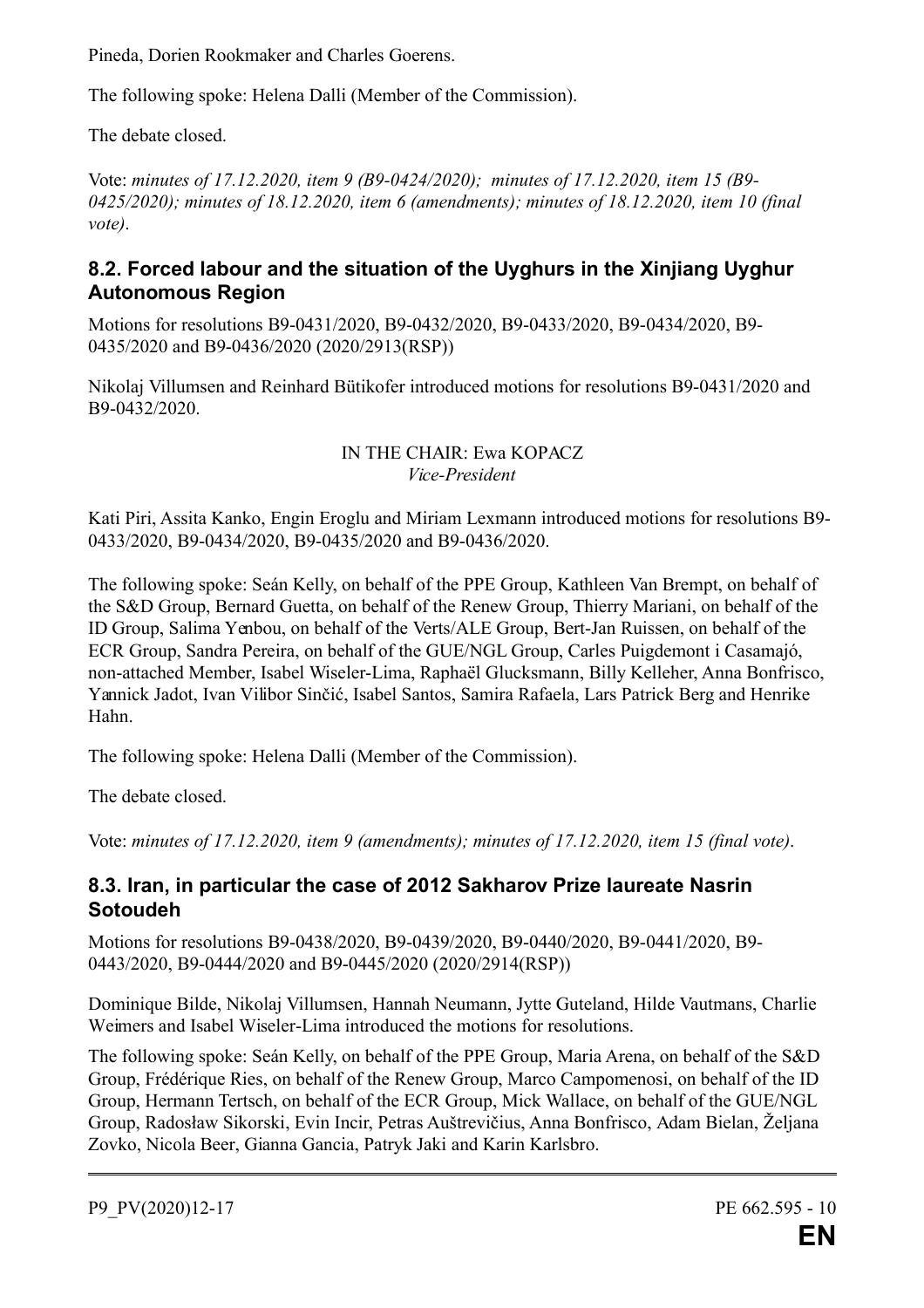The following spoke: Helena Dalli (Member of the Commission).

The debate closed.

Vote: *minutes of 17.12.2020, item 9 (amendments); minutes of 17.12.2020, item 15 (final vote)*.

IN THE CHAIR: Marcel KOLAJA *Vice-President*

## **9. Announcement of voting results**

The President read out the results of the vote:

**The deteriorating situation of human rights in Egypt, in particular the case of the activists of the Egyptian Initiative for Personal Rights (EIPR)** Motion for a resolution B9-0424/2020

*(Simple majority needed)*

MOTION FOR A RESOLUTION

Rejected *(Voting record: 'Results of Votes' of 14, 15, 16, 17 and 18 December 2020, Item 41)*

**Forced labour and the situation of the Uyghurs in the Xinjiang Uyghur Autonomous Region** Joint motion for a resolution RC-B9-0432/2020

*(Simple majority needed)*

AMENDMENTS

See Texts Adopted *(P9\_TA(2020)0375) (Voting record: 'Results of Votes' of 14, 15, 16, 17 and 18 December 2020, Item 32)*

**Iran, in particular the case of 2012 Sakharov Prize laureate Nasrin Sotoudeh** Joint motion for a resolution RC-B9-0440/2020

*(Simple majority needed)*

AMENDMENTS

See Texts Adopted *(P9\_TA(2020)0376) (Voting record: 'Results of Votes' of 14, 15, 16, 17 and 18 December 2020, Item 33)*

#### **Rules and general principles concerning mechanisms for control by Member States of the Commission's exercise of implementing powers \*\*\*I**

Report on the proposal for a regulation of the European Parliament and of the Council amending Regulation (EU) No 182/2011 laying down the rules and general principles concerning mechanisms for control by Member States of the Commission's exercise of implementing powers [COM(2017) 0085 - C8-0034/2017 - 2017/0035(COD)] - Committee on Legal Affairs. Rapporteur: József Szájer (A9-0187/2020)

*(Simple majority needed)*

COMMISSION PROPOSAL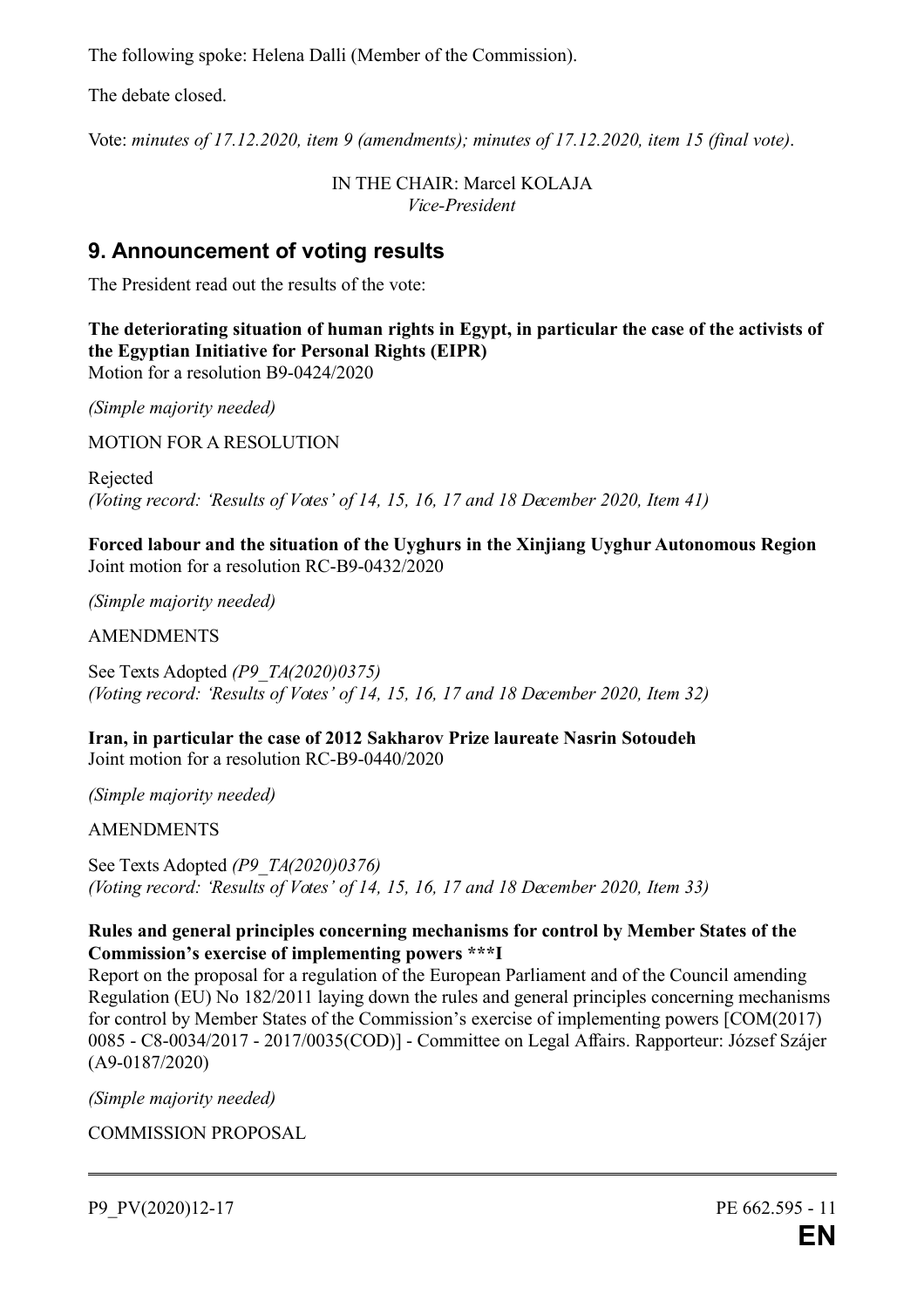Adopted as amended (*P9\_TA(2020)0364*) *(Voting record: 'Results of Votes' of 14, 15, 16, 17 and 18 December 2020, Item 21)*

REQUEST FOR REFERRAL BACK TO COMMITTEE

Approved by RCV (629 in favour, 51 against, 16 abstentions)

**Objection pursuant to Rule 112(2) and (3): Genetically modified soybean MON 87751**  $\times$  **MON 87701 × MON 87708 × MON 89788** Motion for a resolution B9-0411/2020

*(Simple majority needed)*

MOTION FOR A RESOLUTION

Adopted *(P9\_TA(2020)0365) (Voting record: 'Results of Votes' of 14, 15, 16, 17 and 18 December 2020, Item 22)*

**Objection pursuant to Rule 112(2) and (3): Genetically modified maize MON 87427**  $\times$  **MON 89034 × MIR162 × MON 87411 and genetically modified maize combining two or three of the single events MON 87427, MON 89034, MIR162 and MON 87411** Motion for a resolution B9-0413/2020

*(Simple majority needed)*

MOTION FOR A RESOLUTION

Adopted *(P9\_TA(2020)0366) (Voting record: 'Results of Votes' of 14, 15, 16, 17 and 18 December 2020, Item 23)*

**Objection pursuant to Rule 112(2) and (3): Genetically modified maize MIR604 (SYN-IR6Ø4- 5)**

Motion for a resolution B9-0414/2020

*(Simple majority needed)*

MOTION FOR A RESOLUTION

Adopted *(P9\_TA(2020)0367) (Voting record: 'Results of Votes' of 14, 15, 16, 17 and 18 December 2020, Item 24)*

**Objection pursuant to Rule 112(2) and (3): Genetically modified maize MON 88017 (MON-88Ø17-3)**

Motion for a resolution B9-0415/2020

*(Simple majority needed)*

MOTION FOR A RESOLUTION

Adopted *(P9\_TA(2020)0368) (Voting record: 'Results of Votes' of 14, 15, 16, 17 and 18 December 2020, Item 25)*

**Objection pursuant to Rule 112(2) and (3): Genetically modified maize MON 89034 (MON-89Ø34-3)**

Motion for a resolution B9-0416/2020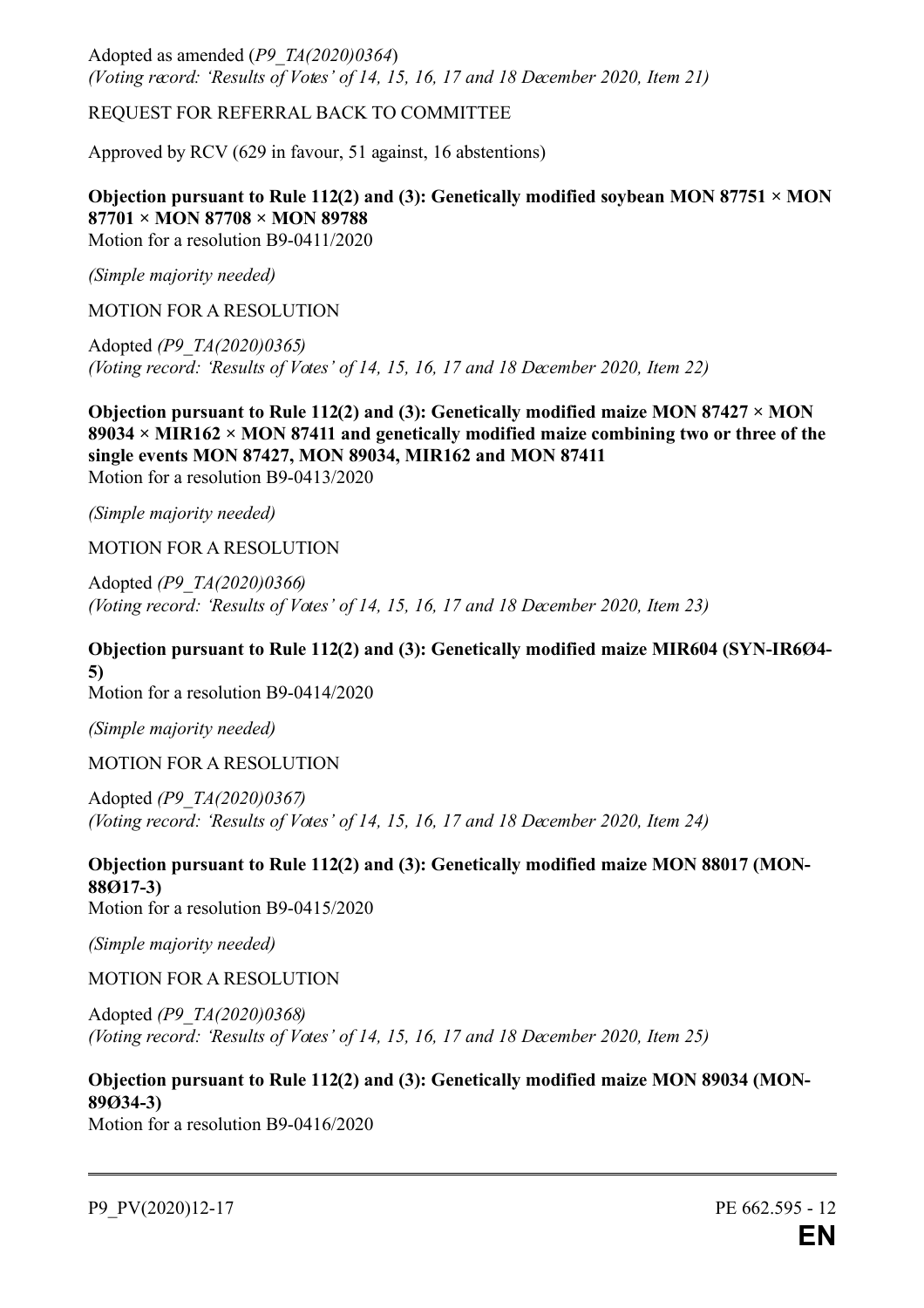#### *(Simple majority needed)*

MOTION FOR A RESOLUTION

Adopted *(P9\_TA(2020)0369) (Voting record: 'Results of Votes' of 14, 15, 16, 17 and 18 December 2020, Item 26)*

**European Citizens' Initiative – Minority SafePack** Motion for a resolution B9-0403/2020

*(Simple majority needed)*

MOTION FOR A RESOLUTION

Adopted *(P9\_TA(2020)0370) Voting record: 'Results of Votes' of 14, 15, 16, 17 and 18 December 2020, Item 27)*

(Motion for a resolution B9-0405/2020 fell.)

#### **A strong social Europe for Just Transitions**

Report on a strong social Europe for Just Transitions [2020/2084(INI)] - Committee on Employment and Social Affairs. Rapporteurs: Dennis Radtke and Agnes Jongerius (A9-0233/2020)

*(Simple majority needed)*

MOTION FOR A RESOLUTION

Adopted *(P9\_TA(2020)0371) (Voting record: 'Results of Votes' of 14, 15, 16, 17 and 18 December 2020, Item 28)*

#### **Sustainable corporate governance**

Report on sustainable corporate governance [2020/2137(INI)] - Committee on Legal Affairs. Rapporteur: Pascal Durand (A9-0240/2020)

*(Simple majority needed)*

MOTION FOR A RESOLUTION

Adopted *(P9\_TA(2020)0372) (Voting record: 'Results of Votes' of 14, 15, 16, 17 and 18 December 2020, Item 29)*

**Council Recommendation on vocational education and training (VET) for sustainable competitiveness, social fairness and resilience** Motion for a resolution B9-0400/2020

*(Simple majority needed)*

MOTION FOR A RESOLUTION

Adopted *(P9\_TA(2020)0373) (Voting record: 'Results of Votes' of 14, 15, 16, 17 and 18 December 2020, Item 30)*

#### **Union action for the European Capitals of Culture for the years 2020 to 2033 \*\*\*I**

Report on the proposal for a decision of the European Parliament and of the Council amending Decision No 445/2014/EU establishing a Union action for the European Capitals of Culture for the years 2020 to 2033 [COM(2020)0384 - C9-0275/2020- 2020/0179(COD)] - Committee on Culture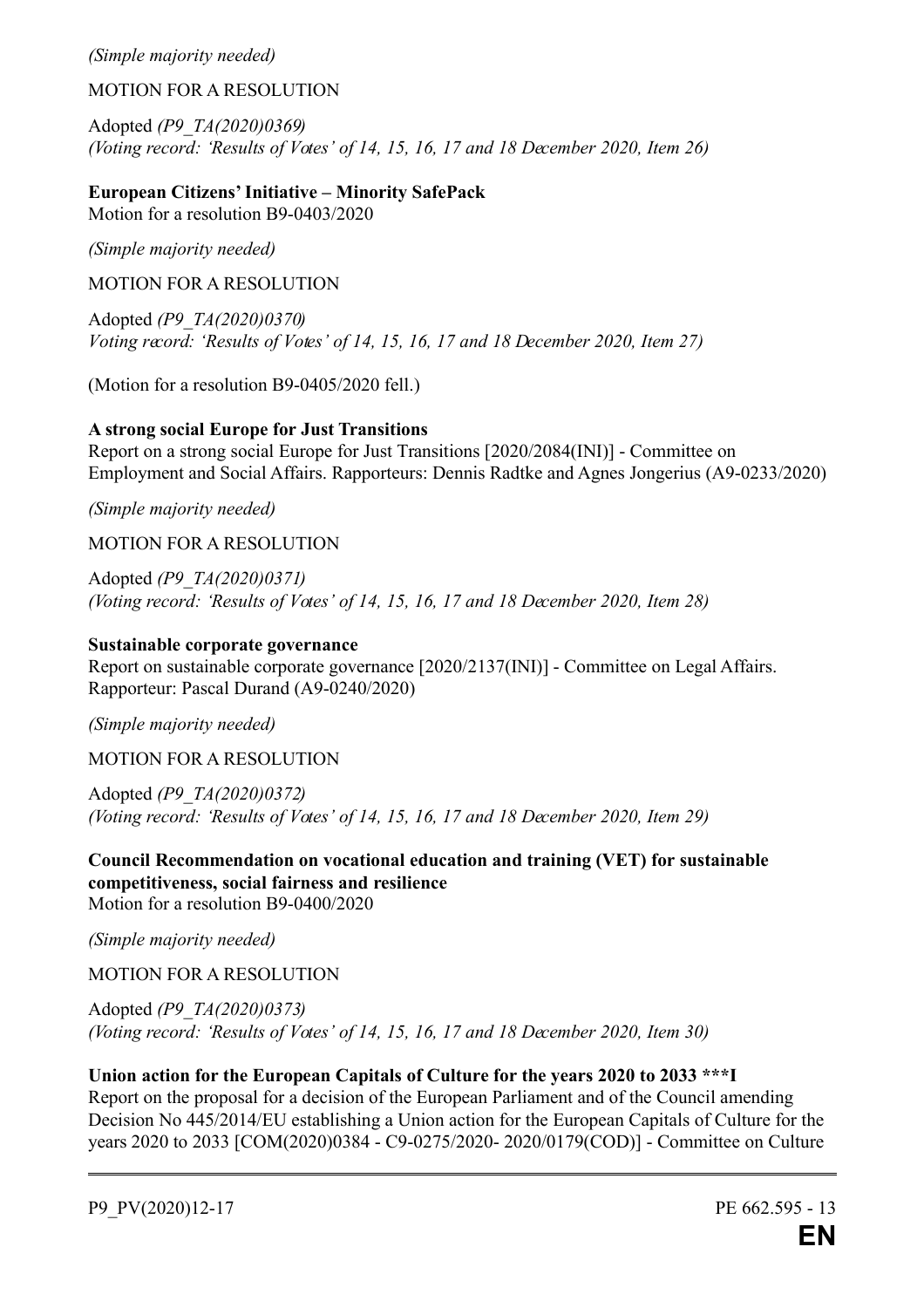and Education. Rapporteur: Željana Zovko (A9-0201/2020)

*(Simple majority needed)*

PROVISIONALAGREEMENT

Adopted (*P9\_TA(2020)0374*) *(Voting record: 'Results of Votes' of 14, 15, 16, 17 and 18 December 2020, Item 31)*

Parliament's first reading thus closed.

#### **Amendments to the Rules of Procedure in order to ensure the functioning of Parliament in extraordinary circumstances**

Report on amendments to the Rules of Procedure in order to ensure the functioning of Parliament in extraordinary circumstances [2020/2098(REG)] - Committee on Constitutional Affairs. Rapporteur: Gabriele Bischoff (A9-0194/2020)

*(Qualified majority for the text of the regulation, simple majority for the interpretations and the proposal for a decision)*

**AMENDMENTS** 

See Texts Adopted *(P9\_TA(2020)0380) (Voting record: 'Results of Votes' of 14, 15, 16, 17 and 18 December 2020, Item 37)*

**EU Strategy on adaptation to climate change** Motion for a resolution B9-0422/2020

*(Simple majority needed)*

AMENDMENTS

See Texts Adopted *(P9\_TA(2020)0382) (Voting record: 'Results of Votes' of 14, 15, 16, 17 and 18 December 2020, Item 39)*

#### **Deliberations of the Committee on Petitions 2019**

Report on the outcome of the Committee on Petitions' deliberations during 2019 [2020/2044(INI)] - Committee on Petitions. Rapporteur: Kosma Złotowski (A9-0230/2020)

*(Simple majority needed)*

AMENDMENTS

See Texts Adopted *(P9\_TA(2020)0383) (Voting record: 'Results of Votes' of 14, 15, 16, 17 and 18 December 2020, Item 40)*

*(The sitting was suspended at 13.07.)*

IN THE CHAIR: Othmar KARAS *Vice-President*

## **10. Resumption of the sitting**

The sitting resumed at 13.45.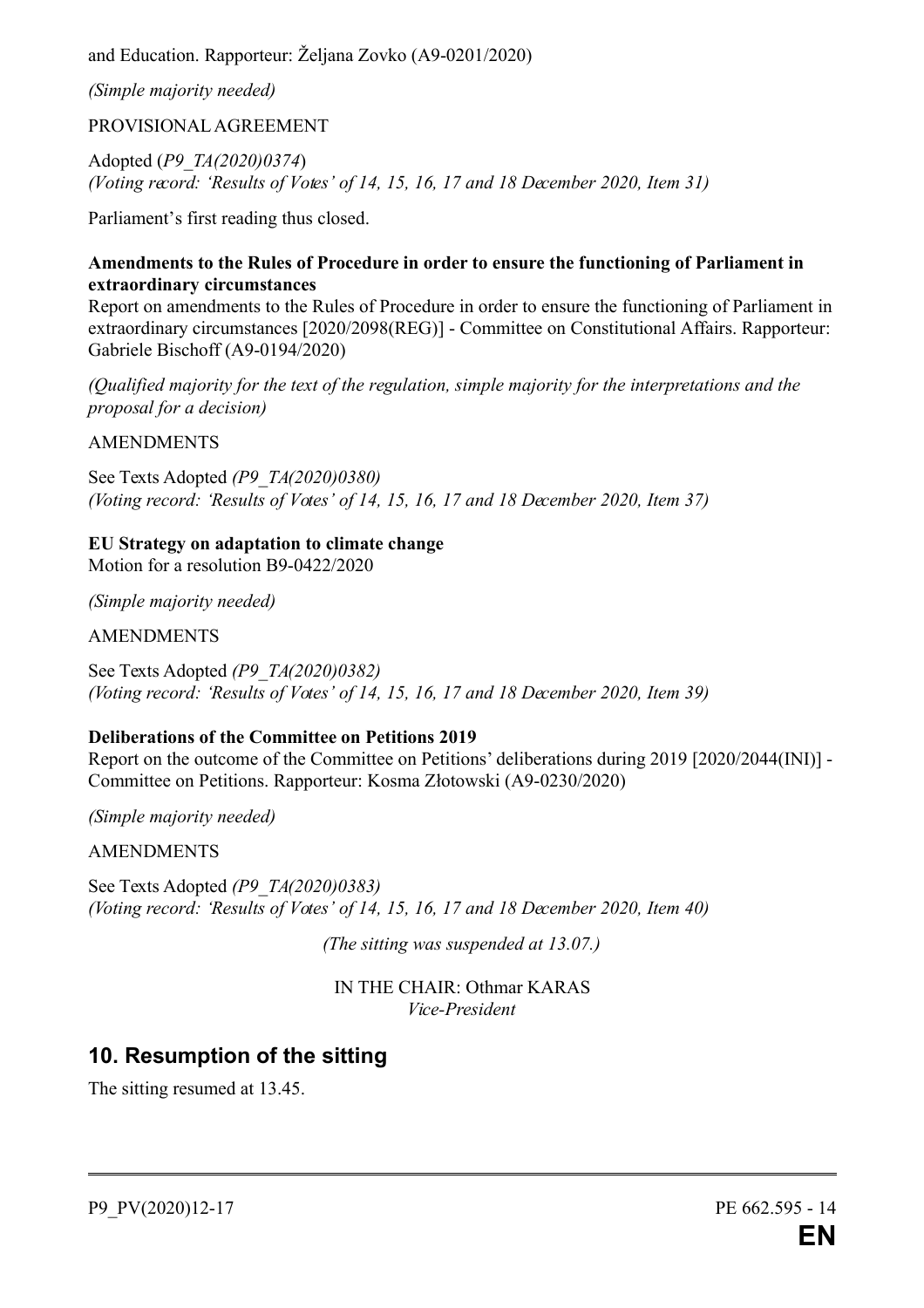## **11. Amendment of the agenda**

The President, in agreement with the political groups, proposed the following amendment to the agenda for the next day, Friday 18 December 2020:

The debate on the Council and Commission statements on Future Relations between the EU and the UK *(Item 179 on the agenda)* would no longer be wound up with a motion for a resolution.

Parliament approved the proposal and the agenda was amended accordingly.

The updated agenda for Friday was available for consultation on Parliament's website.

## **12. Composition of committees and delegations**

The President had received from the Verts/ALE Group the following decision changing the composition of the committees and delegations:

Subcommittee on Security and Defence: Alviina Alametsä to replace Manuela Ripa

The decision took effect as of that day.

## **13. Second voting session**

Parliament took the final vote on:

**The deteriorating situation of human rights in Egypt, in particular the case of the activists of the Egyptian Initiative for Personal Rights (EIPR)**

Motion for a resolution B9-0425/2020;

**Forced labour and the situation of the Uyghurs in the Xinjiang Uyghur Autonomous Region** Joint motion for a resolution RC-B9-0432/2020;

**Iran, in particular the case of 2012 Sakharov Prize laureate Nasrin Sotoudeh** Joint motion for a resolution RC-B9-0440/2020;

#### **Implementation of the EU water legislation**

Motion for a resolution B9-0401/2020;

#### **EU Security Union Strategy**

Motion for a resolution B9-0421/2020;

## **The need for a dedicated Council configuration on gender equality**

Motion for a resolution B9-0402/2020;

#### **Amendments to the Rules of Procedure in order to ensure the functioning of Parliament in extraordinary circumstances**

Report on amendments to the Rules of Procedure in order to ensure the functioning of Parliament in extraordinary circumstances [2020/2098(REG)] - Committee on Constitutional Affairs. Rapporteur: Gabriele Bischoff (A9-0194/2020);

**Certain aspects of railway safety and connectivity with regard to the Channel Tunnel \*\*\*I** [COM(2020)0782 - C9-0379/2020 - 2020/0347(COD)] - TRAN Committee;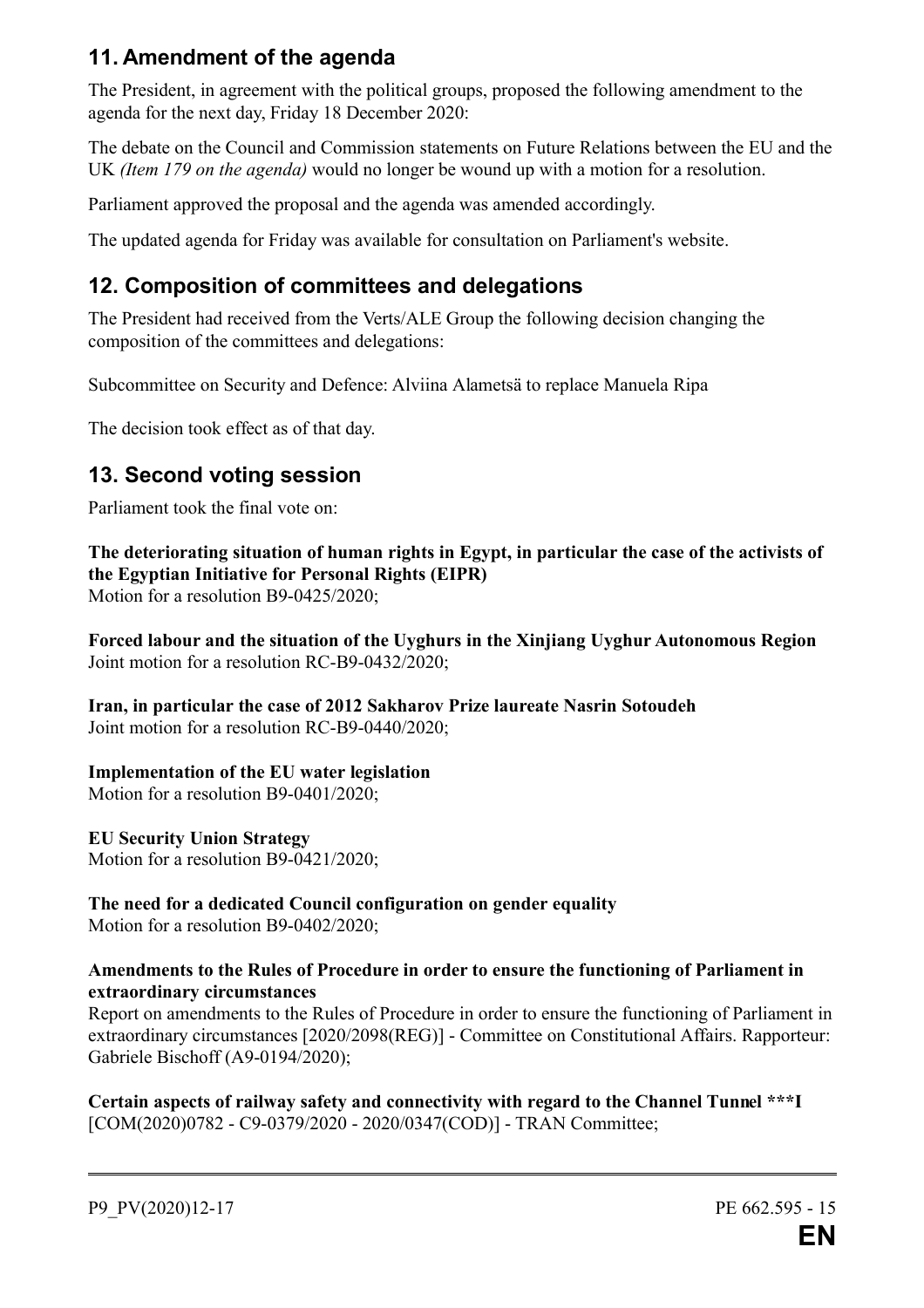#### **EU Strategy on adaptation to climate change**

Motion for a resolution B9-0422/2020;

#### **Deliberations of the Committee on Petitions 2019**

Report on the outcome of the Committee on Petitions' deliberations during 2019 [2020/2044(INI)] - Committee on Petitions. Rapporteur: Kosma Złotowski (A9-0230/2020).

The ballot would be open until 15.00.

The vote was taken.

The voting results would be announced at 16.30.

*(The sitting was suspended at 13.47.)*

IN THE CHAIR: Rainer WIELAND *Vice-President*

## **14. Resumption of the sitting**

The sitting resumed at 16.35.

## **15. Announcement of voting results**

The President read out the results of the vote:

**The deteriorating situation of human rights in Egypt, in particular the case of the activists of the Egyptian Initiative for Personal Rights (EIPR)**

Motion for a resolution B9-0425/2020

*(Simple majority needed)*

MOTION FOR A RESOLUTION

Rejected *(Voting record: 'Results of Votes' of 14, 15, 16, 17 and 18 December 2020, Item 41*

**Forced labour and the situation of the Uyghurs in the Xinjiang Uyghur Autonomous Region** Joint motion for a resolution RC-B9-0432/2020

*(Simple majority needed)*

JOINT MOTION FOR A RESOLUTION

Adopted *(P9\_TA(2020)0375) (Voting record: 'Results of Votes' of 14, 15, 16, 17 and 18 December 2020, Item 32)*

(Motion for a resolution B9-0431/2020 fell.)

**Iran, in particular the case of 2012 Sakharov Prize laureate Nasrin Sotoudeh** Joint motion for a resolution RC-B9-0440/2020

*(Simple majority needed)*

JOINT MOTION FOR A RESOLUTION

P9\_PV(2020)12-17 PE 662.595 - 16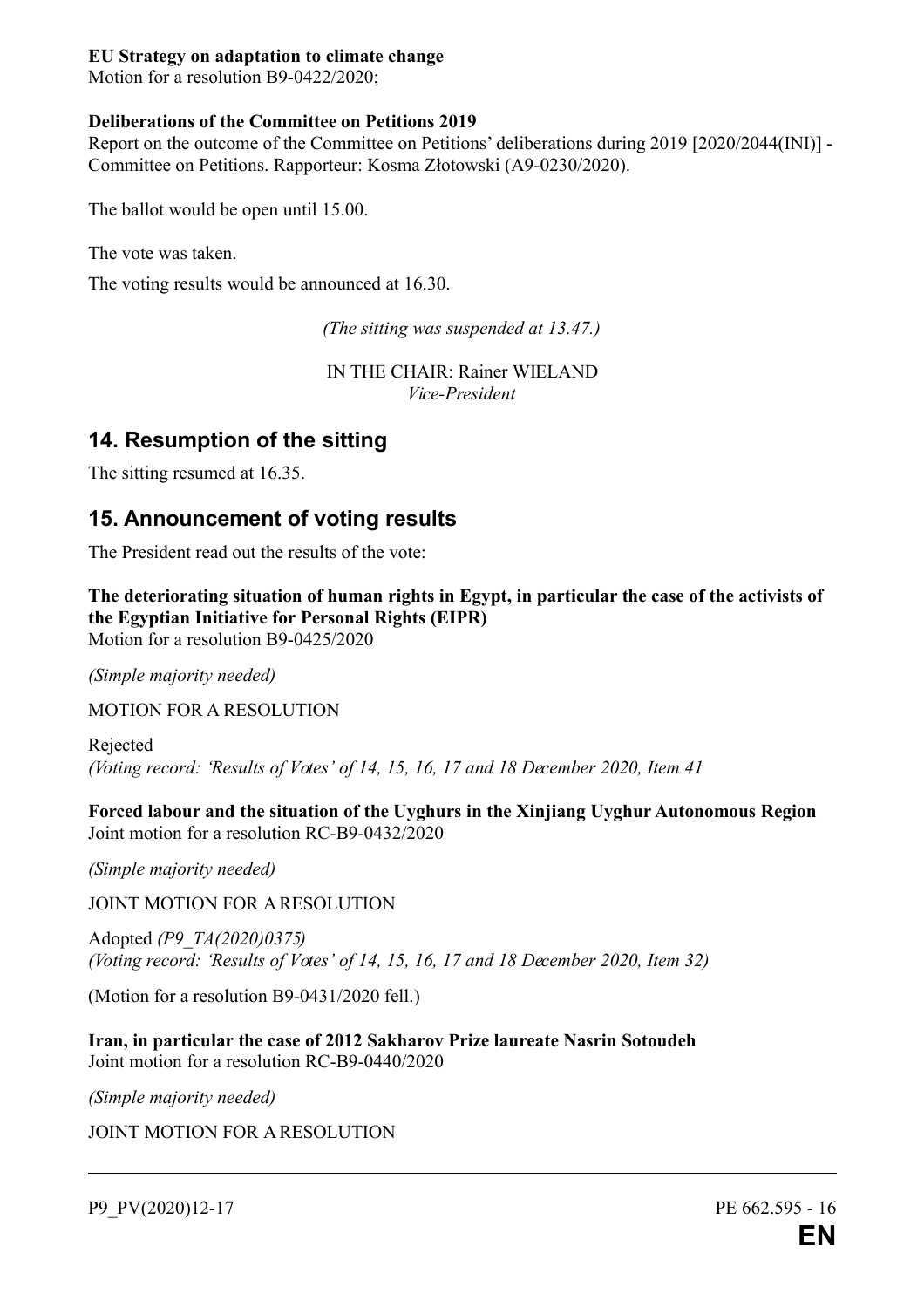Adopted *(P9\_TA(2020)0376) (Voting record: 'Results of Votes' of 14, 15, 16, 17 and 18 December 2020, Item 33)*

(Motions for resolutions B9-0438/2020 and B9-0439/2020 fell.)

#### **Implementation of the EU water legislation**

Motion for a resolution B9-0401/2020

*(Simple majority needed)*

MOTION FOR A RESOLUTION

Adopted *(P9\_TA(2020)0377) (Voting record: 'Results of Votes' of 14, 15, 16, 17 and 18 December 2020, Item 34)*

**EU Security Union Strategy** Motion for a resolution B9-0421/2020

*(Simple majority needed)*

MOTION FOR A RESOLUTION

Adopted *(P9\_TA(2020)0378) (Voting record: 'Results of Votes' of 14, 15, 16, 17 and 18 December 2020, Item 35)*

**The need for a dedicated Council configuration on gender equality** Motion for a resolution B9-0402/2020

*(Simple majority needed)*

MOTION FOR A RESOLUTION

Adopted *(P9\_TA(2020)0379) Voting record: 'Results of Votes' of 14, 15, 16, 17 and 18 December 2020, Item 36)*

(Motion for a resolution B9-0404/2020 fell.)

#### **Amendments to the Rules of Procedure in order to ensure the functioning of Parliament in extraordinary circumstances**

Report on amendments to the Rules of Procedure in order to ensure the functioning of Parliament in extraordinary circumstances [2020/2098(REG)] - Committee on Constitutional Affairs. Rapporteur: Gabriele Bischoff (A9-0194/2020)

*(Simple majority needed)*

PROPOSAL FOR A DECISION

Adopted *(P9\_TA(2020)0380) (Voting record: 'Results of Votes' of 14, 15, 16, 17 and 18 December 2020, Item 37)*

**Certain aspects of railway safety and connectivity with regard to the Channel Tunnel \*\*\*I** [COM(2020)0782 - C9-0379/2020 - 2020/0347(COD)] - TRAN Committee

*(Simple majority needed)*

COMMISSION PROPOSAL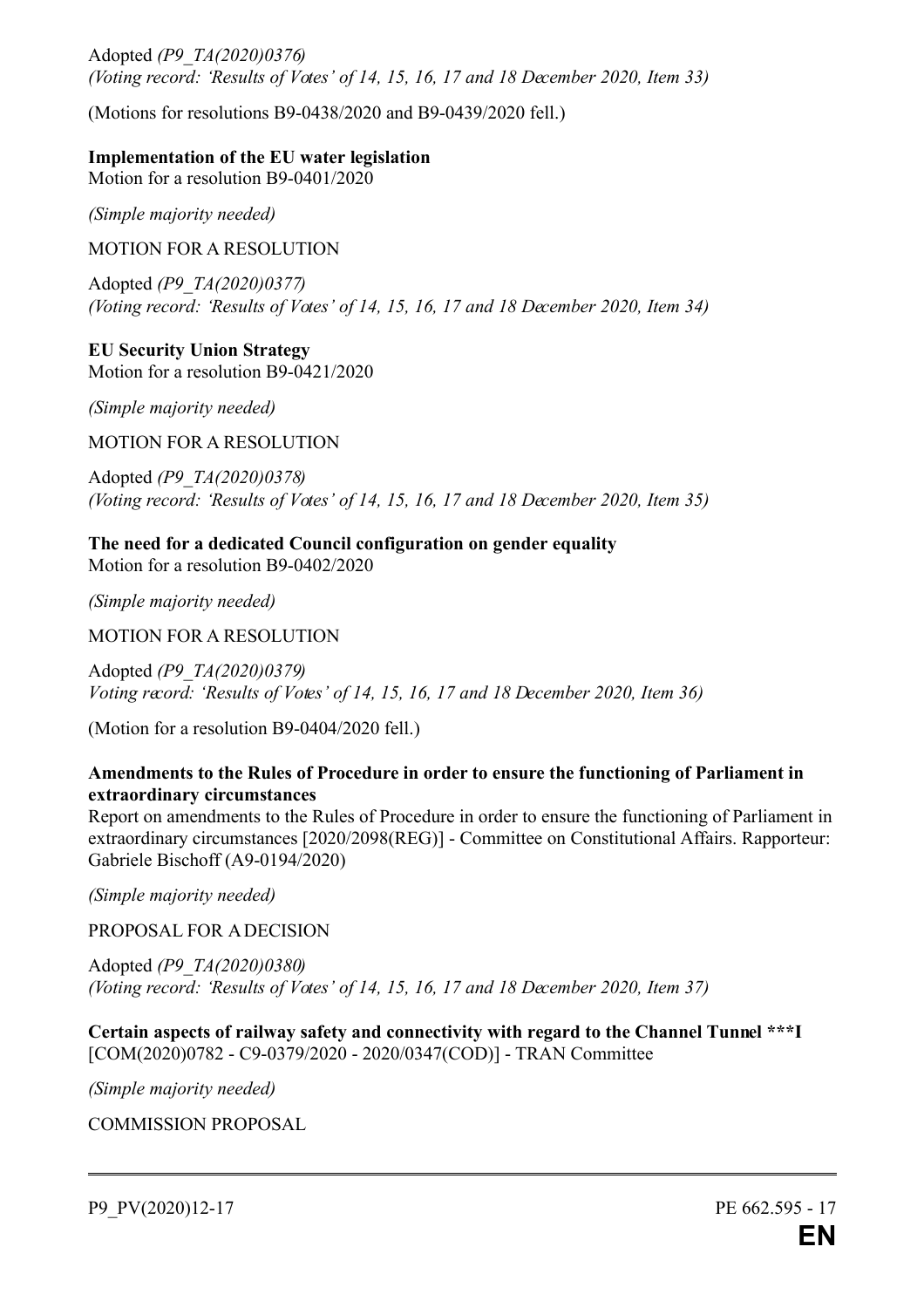Adopted (*P9\_TA(2020)0381*) *(Voting record: 'Results of Votes' of 14, 15, 16, 17 and 18 December 2020, Item 38)*

Parliament's first reading thus closed.

**EU Strategy on adaptation to climate change**

Motion for a resolution B9-0422/2020

*(Simple majority needed)*

MOTION FOR A RESOLUTION

Adopted *(P9\_TA(2020)0382) (Voting record: 'Results of Votes' of 14, 15, 16, 17 and 18 December 2020, Item 39)*

#### **Deliberations of the Committee on Petitions 2019**

Report on the outcome of the Committee on Petitions' deliberations during 2019 [2020/2044(INI)] - Committee on Petitions. Rapporteur: Kosma Złotowski (A9-0230/2020)

*(Simple majority needed)*

MOTION FOR A RESOLUTION

Adopted *(P9\_TA(2020)0383) (Voting record: 'Results of Votes' of 14, 15, 16, 17 and 18 December 2020, Item 40)*

## **16. Explanations of vote**

*Written explanations of vote:*

Explanations of vote submitted in writing under Rule 194 appear on the Members' pages on Parliament's website.

Exceptionally, explanations of vote of a maximum of 400 words would be accepted.

## **17. Corrections to votes and voting intentions**

Corrections to votes and voting intentions appear on Parliament's website under 'Results of roll-call votes' as an annex to the minutes of the sitting. They are for information only and have no effect on the result of the vote as announced in plenary.

The document will be regularly updated in the two weeks following the part-session concerned.

After those two weeks, the list of corrections to votes and voting intentions will be finalised so that it can be translated and published in the Official Journal.

## **18. Documents received**

The following documents had been received:

1) from other institutions

- Proposal for a Directive of the European Parliament and of the Council amending Directives 2006/43/EC, 2009/65/EC, 2009/138/EC, 2011/61/EU, EU/2013/36, 2014/65/EU, (EU) 2015/2366 and EU/2016/2341 (COM(2020)0596 - C9-0303/2020 - 2020/0268(COD))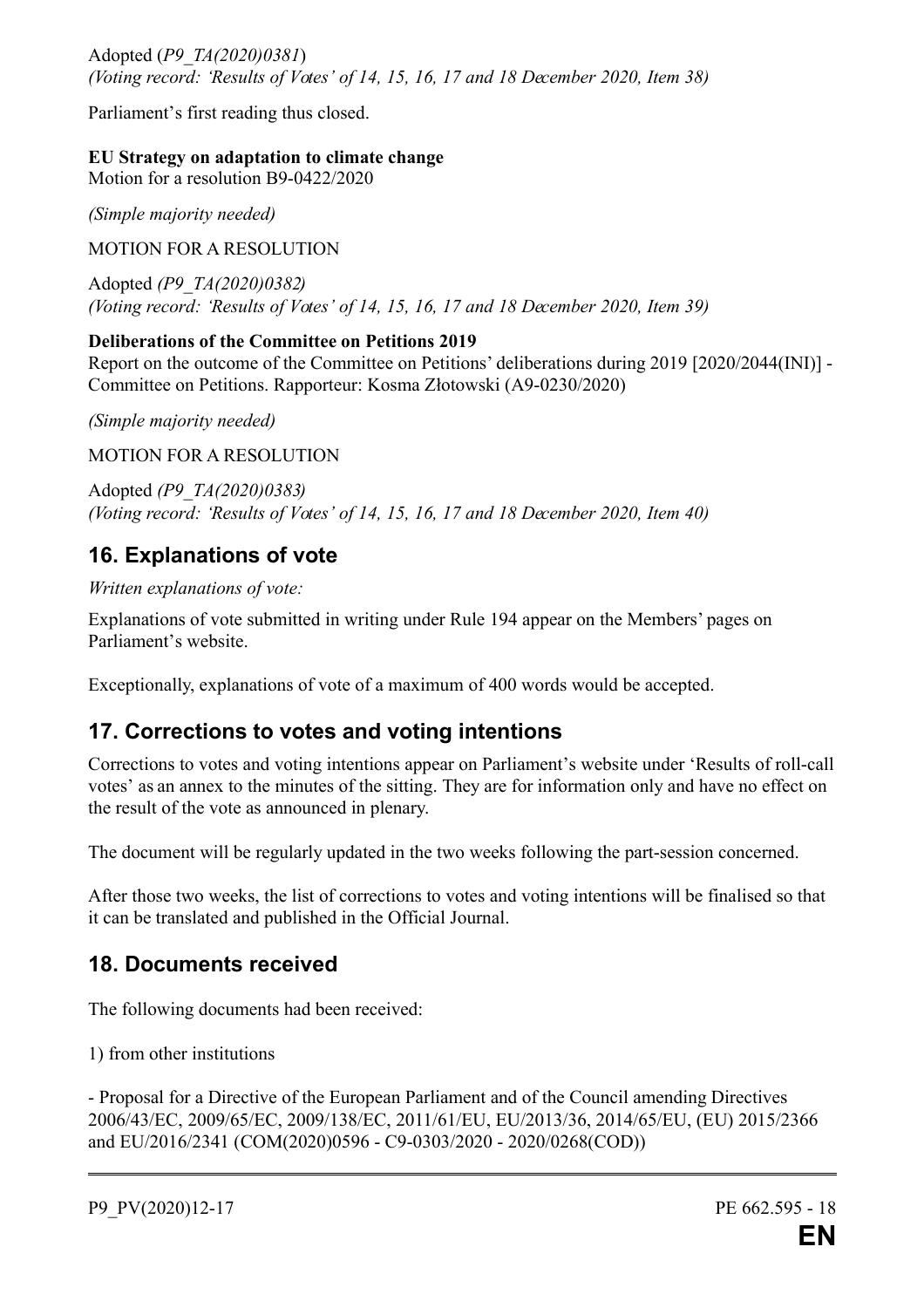The President would consult the European Economic and Social Committee on this proposal, in accordance with Rule 145(1).

The President would consult the European Central Bank on this proposal, in accordance with the provisions of Article 282(5) of the Treaty on the Functioning of the European Union.

| $\sim$ . Account the company matrix $\sim$ , which is a company of the company of the company of the company of the company of the company of the company of the company of the company of the company of the company of the comp |               |                  |  |
|-----------------------------------------------------------------------------------------------------------------------------------------------------------------------------------------------------------------------------------|---------------|------------------|--|
| referred to                                                                                                                                                                                                                       | responsible : | ECON             |  |
|                                                                                                                                                                                                                                   | opinion:      | ITRE. IMCO. JURI |  |
|                                                                                                                                                                                                                                   |               |                  |  |

- Proposal for a Regulation of the European Parliament and of the Council on digital operational resilience for the financial sector and amending Regulations (EC) No 1060/2009, (EU) No 648/2012, (EU) No 600/2014 and (EU) No 909/2014 (COM(2020)0595 - C9-0304/2020 - 2020/0266(COD))

The President would consult the European Economic and Social Committee on this proposal, in accordance with Rule 145(1).

The President would consult the European Central Bank on this proposal, in accordance with the provisions of Article 282(5) of the Treaty on the Functioning of the European Union. referred to

| responsible : | <b>ECON</b> |
|---------------|-------------|
| opinion:      | ITRE, IMCO  |

- The appointment of two members of ESAC (N9-0079/2020 C9-0423/2020 2020/0909(NLE)) referred to responsible : ECON
- 2) from committees

- Report on the Council position on the second draft general budget of the European Union for the financial year 2021 (13892/2020 - C9-0408/2020 - 2020/0371(BUD)) - BUDG Committee - Rapporteurs: Pierre Larrouturou, Olivier Chastel (A9-0267/2020)

3) from Members

- Thierry Mariani. Motion for a resolution on the situation in Varosha and non-compliance with UN Security Council Resolutions 500 and 2483 (B9-0351/2020)

| referred to | responsible : | A FET |
|-------------|---------------|-------|
|             | $0n$ 1111011: | I IRE |

- Julie Lechanteux. Motion for a resolution on the EU's global human rights sanctions regime (B9- 0353/2020)

| referred to | responsible :<br><b>AFET</b> |             |  |
|-------------|------------------------------|-------------|--|
|             | opinion:                     | <b>INTA</b> |  |

- Christine Anderson, Gerolf Annemans, Nicolas Bay, Gunnar Beck, Lars Patrick Berg, Dominique Bilde, Mara Bizzotto, Markus Buchheit, Angel Dzhambazki, Nicolaus Fest, Roman Haider, Virginie Joron, Herve Juvin, Athanasios Konstantinou, Maximilian Krah, Elżbieta Kruk, Joachim Kuhs, Danilo Oscar Lancini, Jaak Madison, Jörg Meuthen, Miroslav Radačovský, Guido Reil, Milan Uhrík and Bernhard Zimniok. Motion for a resolution on farm murders in South Africa (B9- 0354/2020)

referred to responsible : AFET

- Elżbieta Kruk. Motion for a resolution on the 2020 elections in Tanzania and Zanzibar (B9- 0369/2020) referred to responsible : AFET

- Mathilde Androuët, Aurelia Beigneux, François-Xavier Bellamy,Annika Bruna, Gilbert Collard,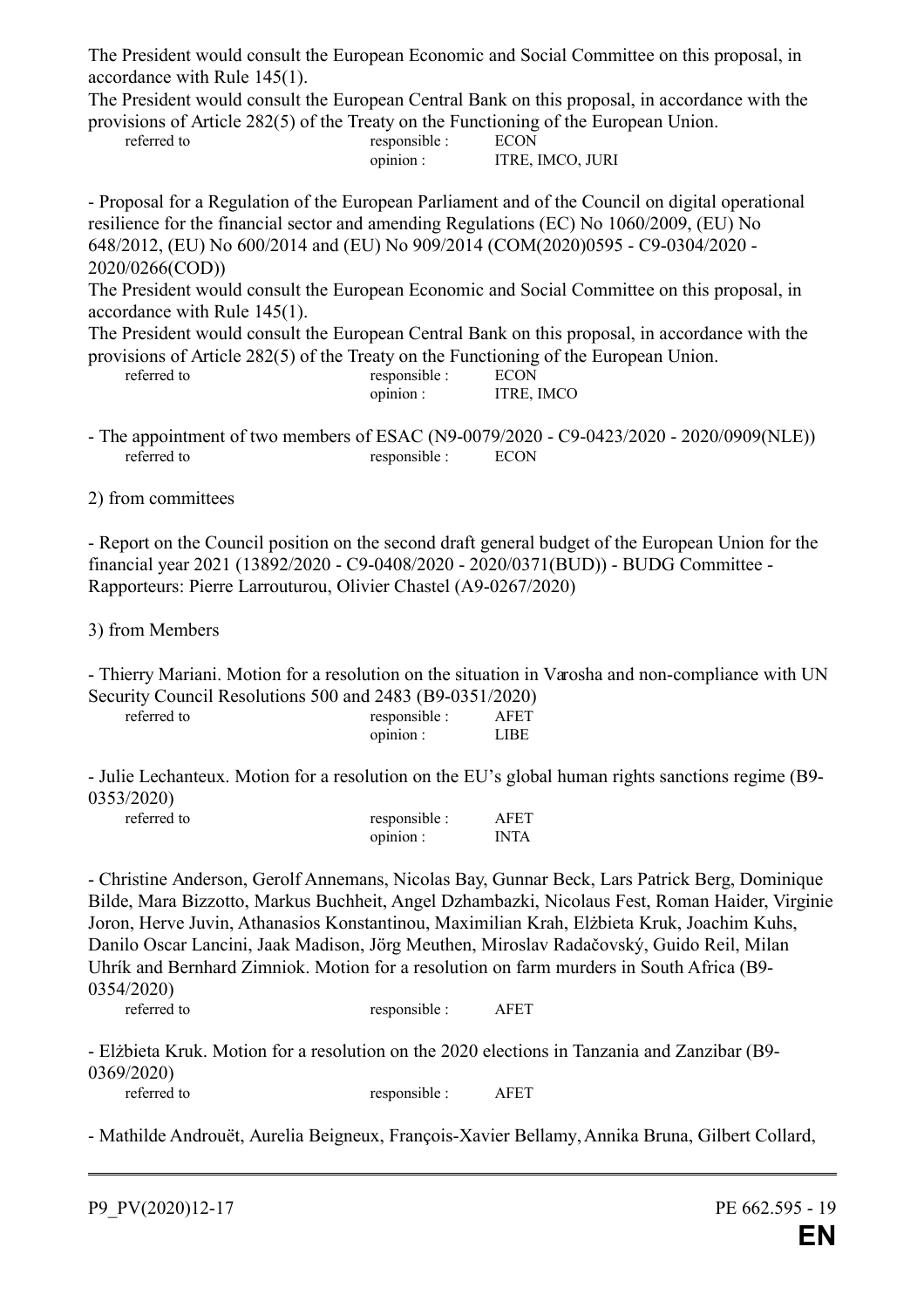Nicolaus Fest, Emmanouil Fragkos, Gianna Gancia, Jean-Paul Garraud, Catherine Griset, France Jamet, Virginie Joron, Jean-Lin Lacapelle, Hélène Laporte, Gilles Lebreton, Sylvia Limmer, Philippe Olivier, Maxette Pirbakas, Jérôme Rivière, André Rougé and Charlie Weimers. Motion for a resolution on the classification of the Grey Wolves as a group involved in terrorist acts and subject to restrictive measures (B9-0374/2020)

| referred to | responsible : | <b>AFET</b> |
|-------------|---------------|-------------|
|             | $0011101$ :   | LIRE        |

- Ivan Vilibor Sinčić. Motion for a resolution on removing ambiguities and inconsistencies in European Commission documents relating to the link between research categories and Technology Readiness Levels (TRLs) leading to fraud in EU funding (B9-0394/2020) referred to responsible : ECON

|                                  | - Viktor Uspaskich. Motion for a resolution on returning production to the European Union from |  |
|----------------------------------|------------------------------------------------------------------------------------------------|--|
| third countries $(B9-0395/2020)$ |                                                                                                |  |

| referred to |  | responsible : | <b>INTA</b>      |
|-------------|--|---------------|------------------|
|             |  | opinion:      | ECON. EMPL. ITRE |

- Mara Bizzotto, Anna Bonfrisco and Susanna Ceccardi. Motion for a resolution on a European Charter of Remembrance of the Holocaust and the prevention of crimes against humanity in the digital age (B9-0396/2020)

referred to responsible : LIBE

- Annika Bruna. Motion for a resolution on developing on-farm slaughter using mobile abattoirs (B9-0397/2020)

| referred to | responsible : | AGRI        |
|-------------|---------------|-------------|
|             | opinion:      | <b>ENVI</b> |

- Christine Anderson. Motion for a resolution on the topic of 'No closures of cultural and leisure facilities and catering establishments as part of the measures to combat the COVID-19 pandemic' (B9-0398/2020)

| responsible : | <b>CULT</b> |
|---------------|-------------|
| opinion:      | ENVI, IMCO  |

## **19. Petitions**

referred to

Petitions numbers 1239-20 to 1437-20 had been entered in the register on 17 December 2020 and had been forwarded to the committee responsible, in accordance with Rule 226(9) and (10).

On 17 December 2020, the President, in accordance with Rule 226(15), had forwarded to the committee responsible petitions addressed to Parliament by natural or legal persons who were not citizens of the European Union and who did not reside, or have their registered office, in a Member State.

## **20. Modified referrals to committees** (Rule 56)

- Shaping the digital future of Europe: removing barriers to the functioning of the digital single market and improving the use of AI for European consumers (2020/2216(INI)) referred to committee responsible: IMCO opinion: INTA (Rule 57), EMPL, ITRE (Rule 57), TRAN (Rule 57), AGRI, CULT (Rule 57), JURI (Rule 57), LIBE (Rule 57), FEMM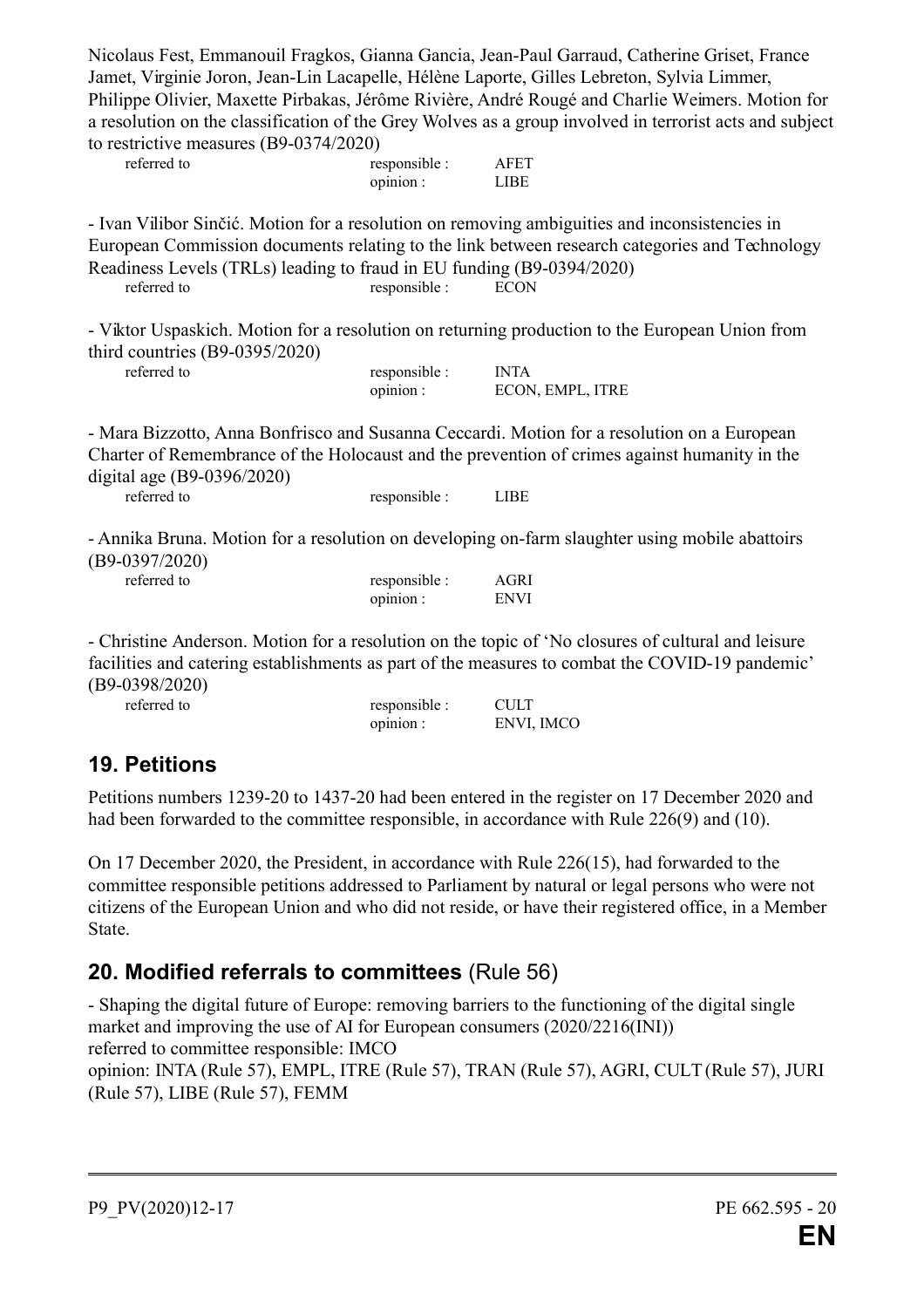## **21. Associated committees** (Rule 57)

*(Following the Conference of Presidents' decision of 9 December 2020)* - A Farm to Fork Strategy for a fair, healthy and environmentally friendly food system (2020/2260 (INI)) committees: ENVI, AGRI (opinion: DEVE, INTA (Rule 57), IMCO, PECH)

## **22. Decisions to apply the joint committee procedure** (Rule 58)

*(Following the Conference of Presidents' decision of 9 December 2020)* - A Farm to Fork Strategy for a fair, healthy and environmentally friendly food system (2020/2260  $(INI)$ committees: ENVI, AGRI (Rule 58) (opinion: DEVE, INTA (Rule 57), IMCO, PECH)

## **23. Decision to draw up own-initiative reports**

#### **Decision to draw up own-initiative reports (Rule 47)**

*(Following the Conference of Presidents' decision of 9 December 2020)*

ECON Committee

- Fair and simpler taxation supporting the recovery strategy (EP follow-up to the July Commission's Action Plan and its 25 initiatives in the area of VAT, business and individual taxation) (2020/2254  $(INL)$ 

LIBE Committee

- Legal migration policy and law (2020/2255(INL)) (opinion: EMPL)

#### **Decision to draw up own-initiative reports (Rule 54)**

*(Following the Conference of Presidents' decision of 9 December 2020)*

AFET Committee

- EU-NATO cooperation in the context of transatlantic relations (2020/2257(INI))

- State of EU cyber defence capabilities (2020/2256(INI))

CULT Committee

- The situation of artists and the cultural recovery in the EU (2020/2261(INI))

ECON Committee

- Implementation of the 6th VAT Directive: what is the missing part to reduce the EU VAT gap? (2020/2263(INI))

- Creating an economically, socially and environmentally sustainable European tax system in the post-COVID economy (2020/2259(INI)) (opinion: EMPL)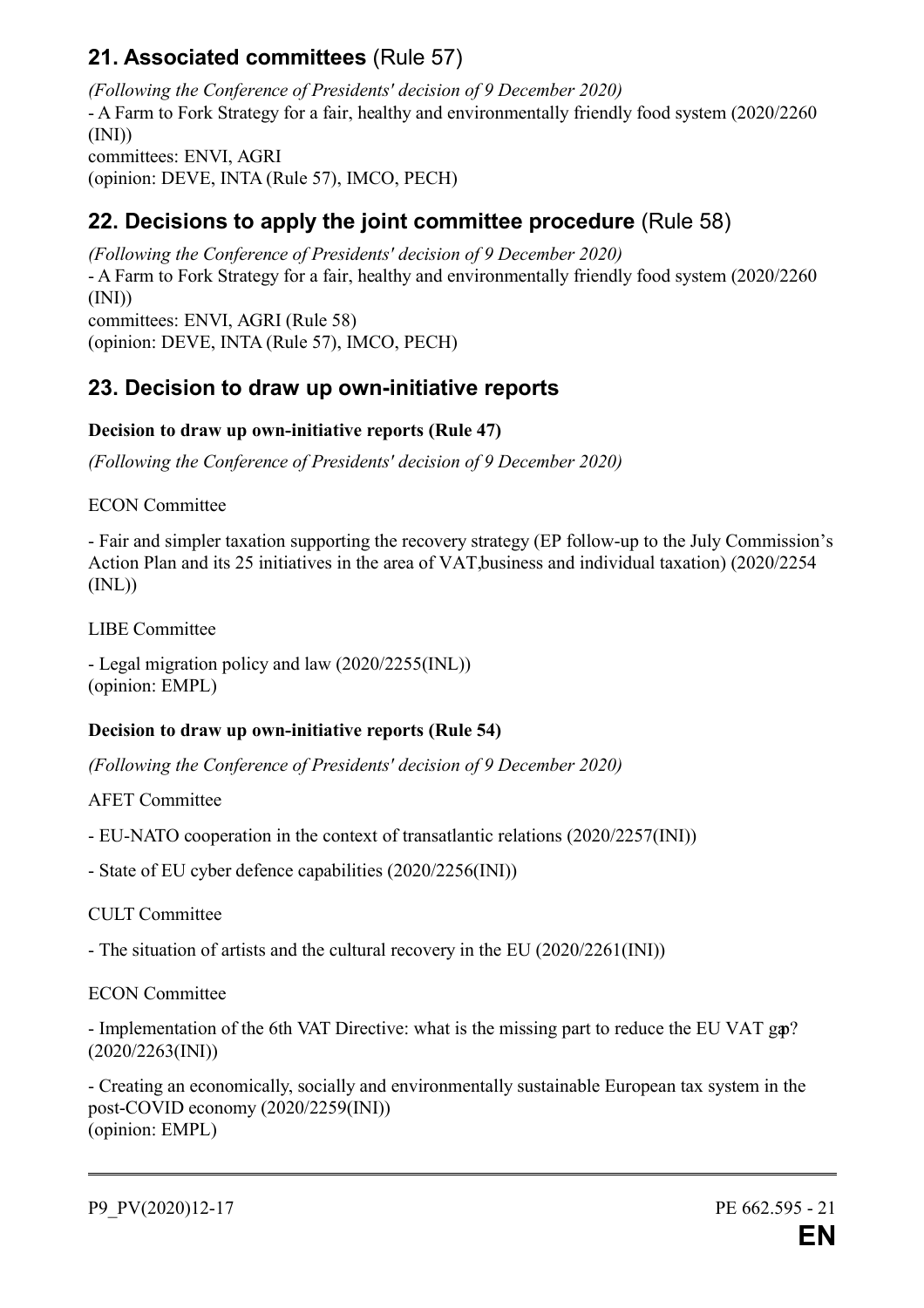- Reforming the EU policy on harmful tax practices (including the reform of the Code of Conduct Group) (2020/2258(INI))

JURI Committee

- European Union regulatory fitness and subsidiarity and proportionality - report on Better Law Making covering the years 2017, 2018 and 2019 (2020/2262(INI)) (opinion: IMCO, AFCO)

committees ENVI, AGRI

- A Farm to Fork Strategy for a fair, healthy and environmentally friendly food system (2020/2260  $(INI)$ (opinion: DEVE, INTA (Rule 57), IMCO, PECH)

## **Decision to draw up own-initiative reports (Rules 207 and 208)**

*(Following the Conference of Presidents' decision of 9 December 2020)*

Committee of Inquiry on Animal Transport

- Investigation of alleged contraventions and maladministration in the application of Union law in relation to the protection of animals during transport within and outside the Union (2020/2269(INI))

Special Committee on Foreign Interference in all Democratic Processes in the European Union, including Disinformation

- Foreign interference in all democratic processes in the European Union, including disinformation (2020/2268(INI))

Special Committee on Beating Cancer

- Strengthening Europe in the fight against cancer - towards a comprehensive and coordinated strategy (2020/2267(INI))

Special Committee on Artificial Intelligence in a Digital Age

- Report on Artificial Intelligence in a Digital Age (2020/2266(INI))

## **24. Approval procedure** (Rule 105)

#### **Reports with a motion for a non-legislative resolution (consent procedure) (Rule 105(2))**

*(Following notification by the Conference of Committee Chairs on 18 November 2020)*

LIBE Committee

- Amending Regulation (EC) No 168/2007 establishing a European Union Agency for Fundamental Rights (2020/0112R(APP) - 2020/0112(APP)) (opinion: AFET, FEMM)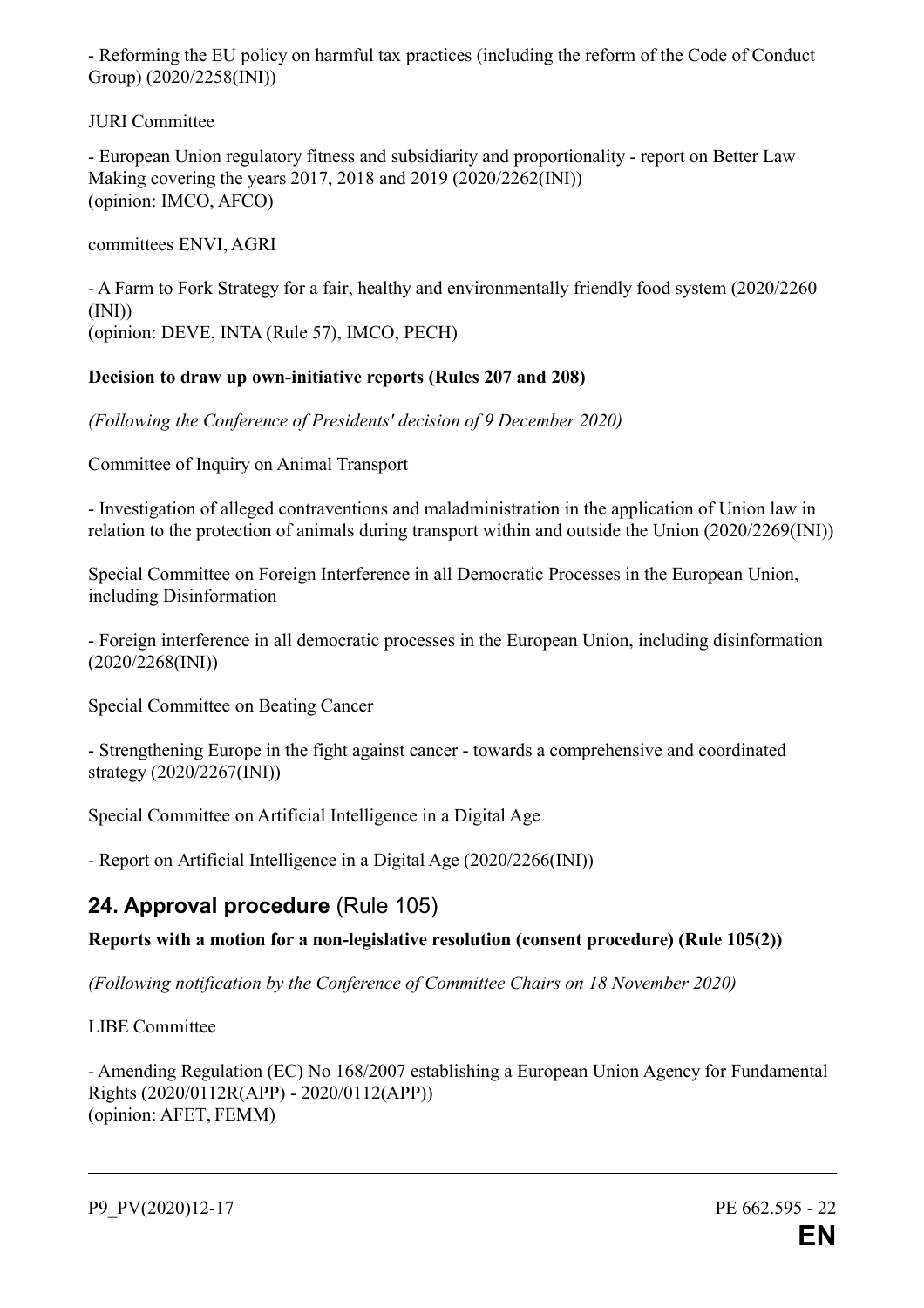## **25. Agenda of the next sitting**

The agenda of the next day's sitting had been established ('Agenda' *PE 662.276/OJVE*).

## **26. Closure of the sitting**

The sitting closed at 16.37.

*Secretary-General President*

Klaus Welle David Maria Sassoli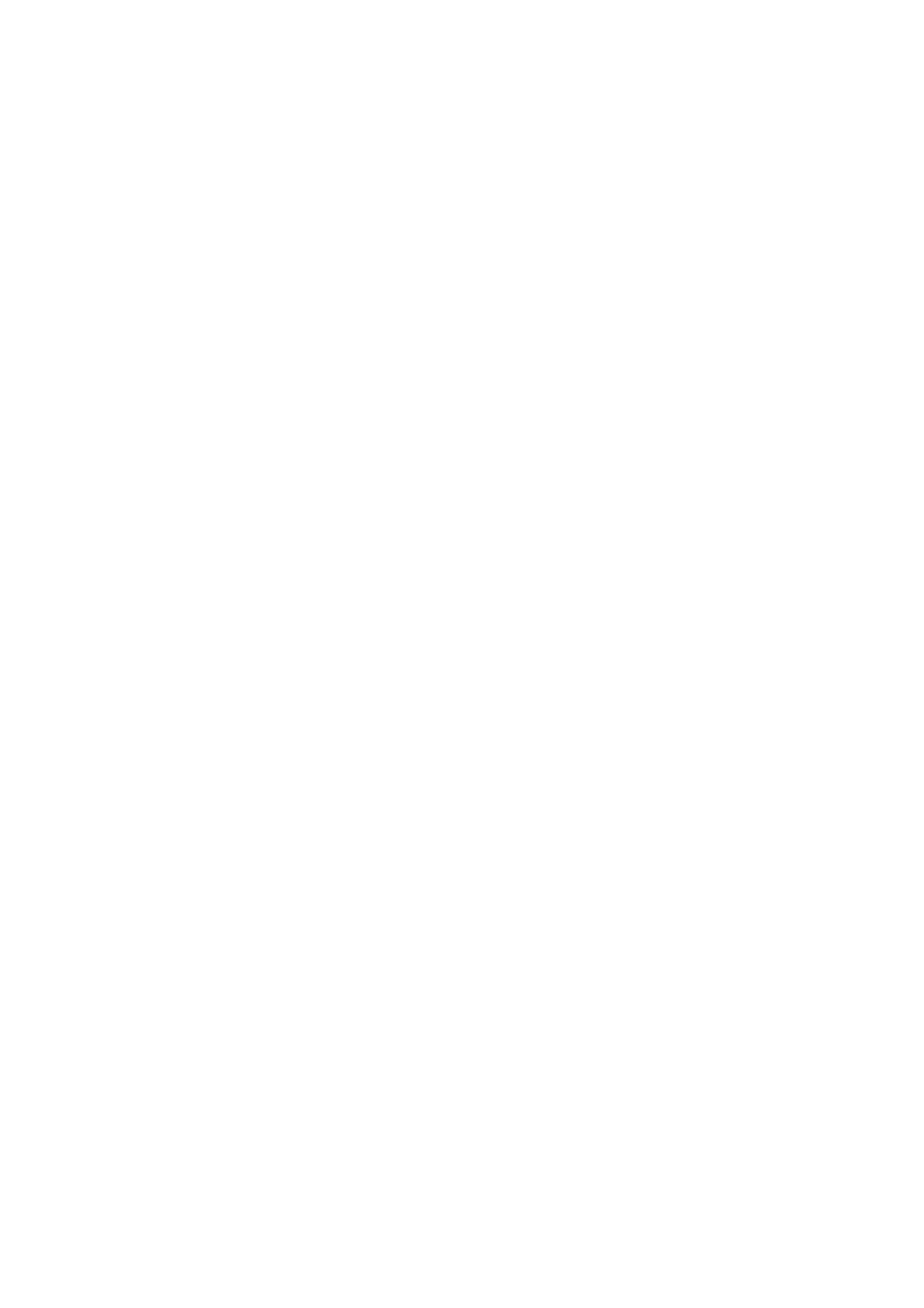## **ATTENDANCE REGISTER**

17.12.2020

Present:

Adamowicz Magdalena, Ademov Asim, Adinolfi Isabella, Adinolfi Matteo, Aguilar Mazaly, Aguilera Clara, Andrieu Eric, Androulakis Nikos, Angel Marc, Annemans Gerolf, Ansip Andrus, Ara-Kovács Attila, Arena Maria, Arias Echeverría Pablo, Arłukowicz Bartosz, Auštrevičius Petras, Balt Marek Paweł, Bardella Jordan, Barrena Arza Pernando, Bartolo Pietro, Băsescu Traian, Basso Alessandra, Bauzá Díaz José Ramón, Bay Nicolas, Beck Gunnar, Beer Nicola, Beghin Tiziana, Bellamy François-Xavier, Benifei Brando, Benjumea Benjumea Isabel, Berendsen Tom, Berg Lars Patrick, Berger Stefan, Biedroń Robert, Bielan Adam, Bijoux Stéphane, Bilbao Barandica Izaskun, Bilčík Vladimír, Bizzotto Mara, Blaga Vasile, Bocskor Andrea, Bonafè Simona, Borchia Paolo, Botenga Marc, Botoş Vlad-Marius, Boyer Gilles, Brglez Milan, Brudziński Joachim Stanisław, Buchheit Markus, Buda Daniel, Bullmann Udo, Buxadé Villalba Jorge, Campomenosi Marco, Cañas Jordi, Canfin Pascal, Carême Damien, Casa David, Caspary Daniel, Castaldo Fabio Massimo, Ceccardi Susanna, Cerdas Sara, Chahim Mohammed, Chaibi Leila, Chastel Olivier, Christensen Asger, Christoforou Lefteris, Comín i Oliveres Antoni, Conte Rosanna, Corrao Ignazio, Cseh Katalin, Czarnecki Ryszard, Daly Clare, Danielsson Johan, Danjean Arnaud, Danti Nicola, Deli Andor, De Meo Salvatore, Demirel Özlem, Deutsch Tamás, Didier Geoffroy, Donáth Anna Júlia, Donato Francesca, Dorfmann Herbert, Dreosto Marco, Duda Jarosław, Durá Ferrandis Estrella, Durand Pascal, Ďuriš Nicholsonová Lucia, Dzhambazki Angel, Engerer Cyrus, Eppink Derk Jan, Eroglu Engin, Ertug Ismail, Evi Eleonora, Falcă Gheorghe, Ferber Markus, Fernandes José Manuel, Fernández Jonás, Ferrandino Giuseppe, Ferrara Laura, Fest Nicolaus, Fidanza Carlo, Flego Valter, Fourlas Loucas, Freund Daniel, Fritzon Heléne, Fuglsang Niels, Gahler Michael, Gál Kinga, Gancia Gianna, García Del Blanco Ibán, García-Margallo y Marfil José Manuel, García Muñoz Isabel, Geese Alexandra, Geier Jens, Georgiou Giorgos, Geuking Helmut, Gheorghe Vlad, Giarrusso Dino, Glavak Sunčana, Glucksmann Raphaël, Goerens Charles, González Mónica Silvana, González Casares Nicolás, González Pons Esteban, Gozi Sandro, Grant Valentino, Griset Catherine, Grošelj Klemen, Grudler Christophe, Gruffat Claude, Guerreiro Francisco, Guillaume Sylvie, Gusmão José, Guteland Jytte, Gyöngyösi Márton, Győri Enikő, Hahn Svenja, Hahn Henrike, Hajšel Robert, Hautala Heidi, Heide Hannes, Herbst Niclas, Herzberger-Fofana Pierrette, Hetman Krzysztof, Hlaváček Martin, Hojsík Martin, Hortefeux Brice, Hristov Ivo, Hübner Danuta Maria, Huhtasaari Laura, Incir Evin, in 't Veld Sophia, Jahr Peter, Jakeliūnas Stasys, Jaki Patryk, Jalkh Jean-François, Jarubas Adam, Jongerius Agnes, Juknevičienė Rasa, Jurgiel Krzysztof, Juvin Herve, Kaljurand Marina, Kanko Assita, Karas Othmar, Kefalogiannis Manolis, Kelleher Billy, Kelly Seán, Kempa Beata, Kizilyürek Niyazi, Kloc Izabela-Helena, Knotek Ondřej, Kofod Peter, Kohut Łukasz, Kolaja Marcel, Kolakušić Mislav, Konstantinou Athanasios, Kopacz Ewa, Kopcińska Joanna, Kósa Ádám, Kountoura Elena, Kovatchev Andrey, Krah Maximilian, Kruk Elżbieta, Kubilius Andrius, Kuhnke Alice, Kuhs Joachim, Kuźmiuk Zbigniew, Kyuchyuk Ilhan, Lagos Ioannis, Lange Bernd, de Lange Esther, Larrouturou Pierre, Lebreton Gilles, Leitão-Marques Maria-Manuel, Lenaers Jeroen, Liberadzki Bogusław, Lins Norbert, Løkkegaard Morten, López Javi, López Aguilar Juan Fernando, López-Istúriz White Antonio, Luena César, Łukacijewska Elżbieta Katarzyna, Lundgren Peter, Lutgen Benoît, McAllister David, Madison Jaak, Maestre Martín De Almagro Cristina, Maldeikienė